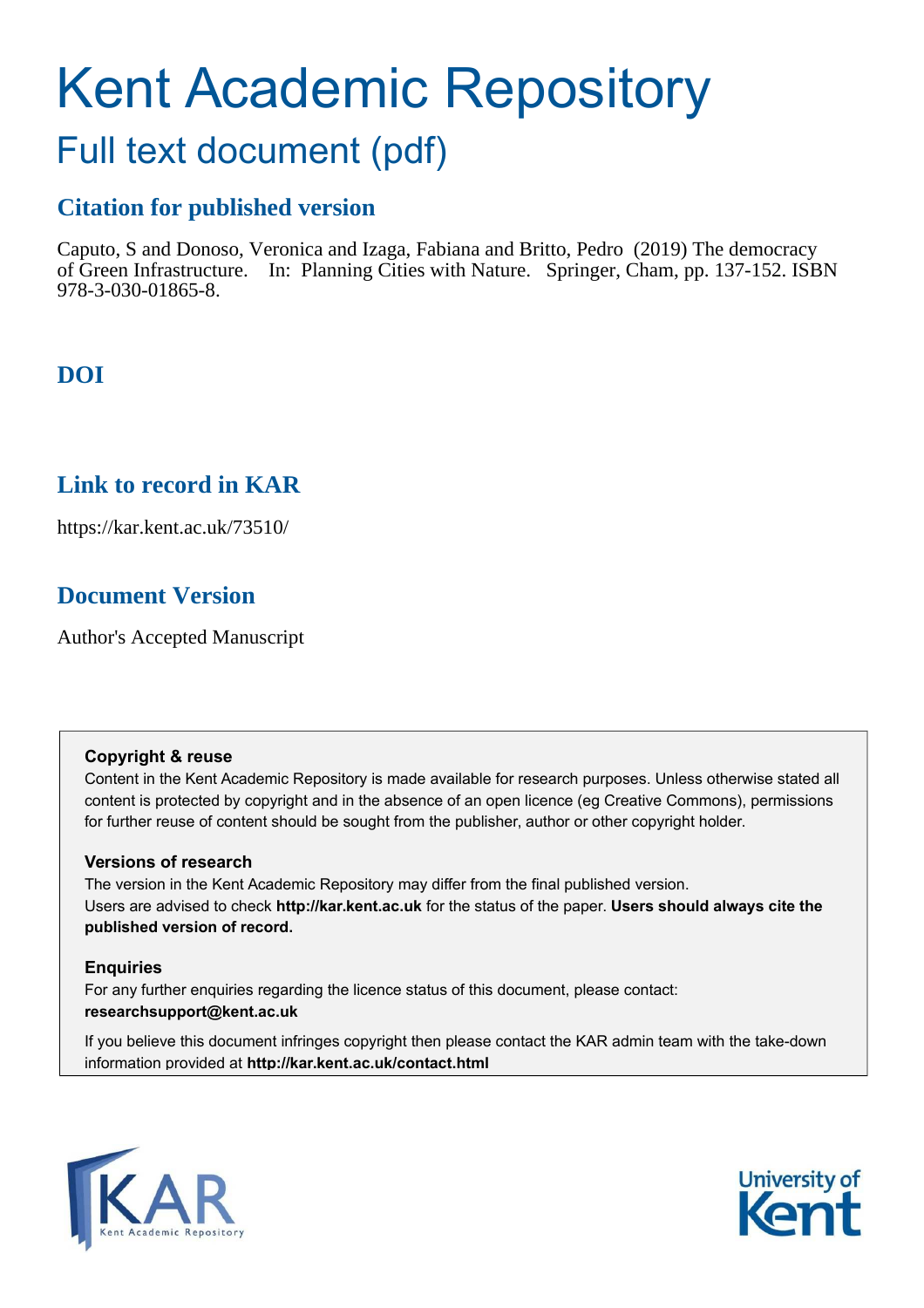## **Chapter 10. The democracy of green infrastructure: some examples from Brazil and Europe.**

*S. Caputo, V. Donoso, F. Izaga and P. Britto,.*

*Silvio Caputo, School of Architecture, University of Portsmouth, UK Veronica Donoso, Department of Architecture and Urbanism in Cachoeira do Sul Campus, Federal University of Santa Maria - UFSM, BR*

*Fabiana Izaga, Faculty of Architecture and Urbanism FAU, Federal University of Rio de Janeiro UFRJ, BR*

*Pedro Britto, School of Architecture, Federal University of Goiás. BR*

#### **Abstract**

With the understanding of nature in terms of ecosystem services and the recognition of the vital role these play for human wellbeing (Millennium Assessment, 2005), the value of the natural realm is scientifically and socially defined while at the same time institutionalised. Within this frame of interpretation, nature is a supplier of provisioning, regulating, supporting welfare and cultural services, thus becoming not only a life-enabling factor for humanity but also a conceptual construct comparable to cornerstones of democracy, such as equality, freedom and citizenship. The idea of green infrastructure is another recently coined term envisioning nature in cities in the form of a network and enabling a broad life-furthering vision of society. Standards for green open spaces embedded in some planning frameworks further state the right for all to a common good. Yet, evidence shows that this common right is not always met. Within the current context of advanced and neoliberal capitalism, green areas are sometimes used as an added financial value for real estate, thus increasing restrictions to their free access and full utilization. In developing countries with young democracies, such as Brazil, this process implies another significant factor of social inequality insofar the restricted access to nature by the poorest people means also diminished food safety, and the jeopardizing of certain cultural practices.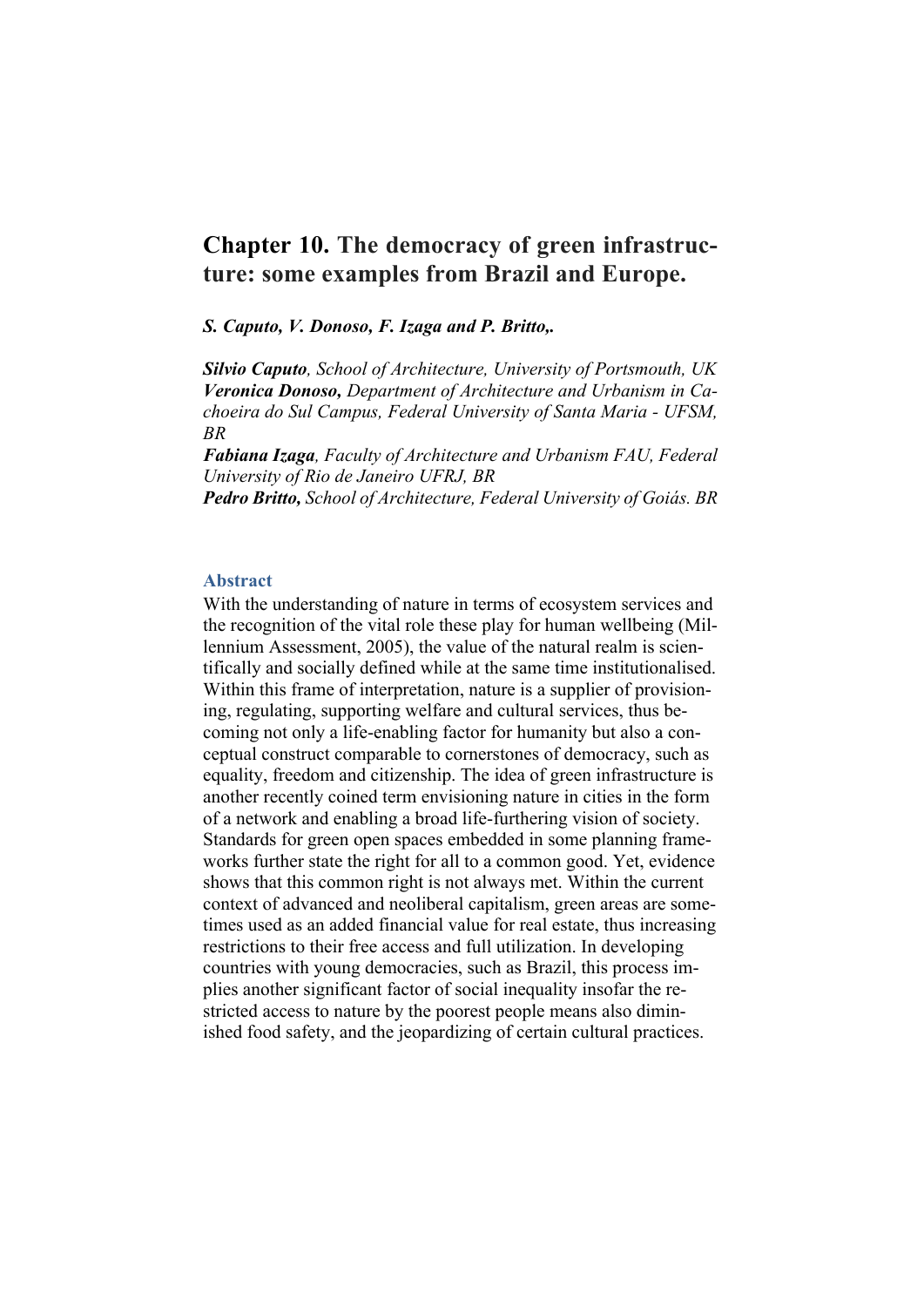In developed countries, loss of land for food production and movements reclaiming the right to the city by squatting unoccupied open spaces to initiate community gardens, demonstrates that the access to green spaces is also problematic, although in different ways if compared to developing countries. This chapter contributes to this topic by discussing the inequality in provision of green spaces in informal settlements and social housing development in Brazil, as well as in the globalised north. The chapter concludes with recommendations to enhance democracy through a just provision of nature in cities.

### **Introduction**

Crouch and Ward (1997) connect the birth of the English allotment movements with a long tradition of struggle for access to land. Manifestations of this struggle are many; in the XVII century, for example, groups of peasants, under the name of Diggers, were squatting land which was progressively enclosed and given to local lords, under the assumption that, with peasants farming, hunting, foraging and logging, natural resources would be overexploited. Only a century later, with the unstoppable rise of industrialisation in cities and in farming (e.g. the increasing use of threshing machines), and recurrent cycles of unemployment requiring poverty relief measures, this unjust assumption was overturned with the idea of the allocation of plots of land in rural and urban areas, which could provide subsistence to the poor. Allotment movements culminated in the first Allotment Act in 1830, sanctioning the right to allocate land for those who required it for subsistence (Acton, 2014). The struggle of the right to use land for sustenance also epitomises the unjust access to resources, which characterises the contemporary age and that democracy promises to cancel. Regardless of such a promise, in a globalised world where 1% of the population possess 50% of the world's wealth (Neate, 2017), the attainment of this objective can hardly be claimed as accomplished. Against this backdrop, with an environmental crisis defined as the biggest challenge to humanity, access to green land – a vital resource - must be more than ever a right for all.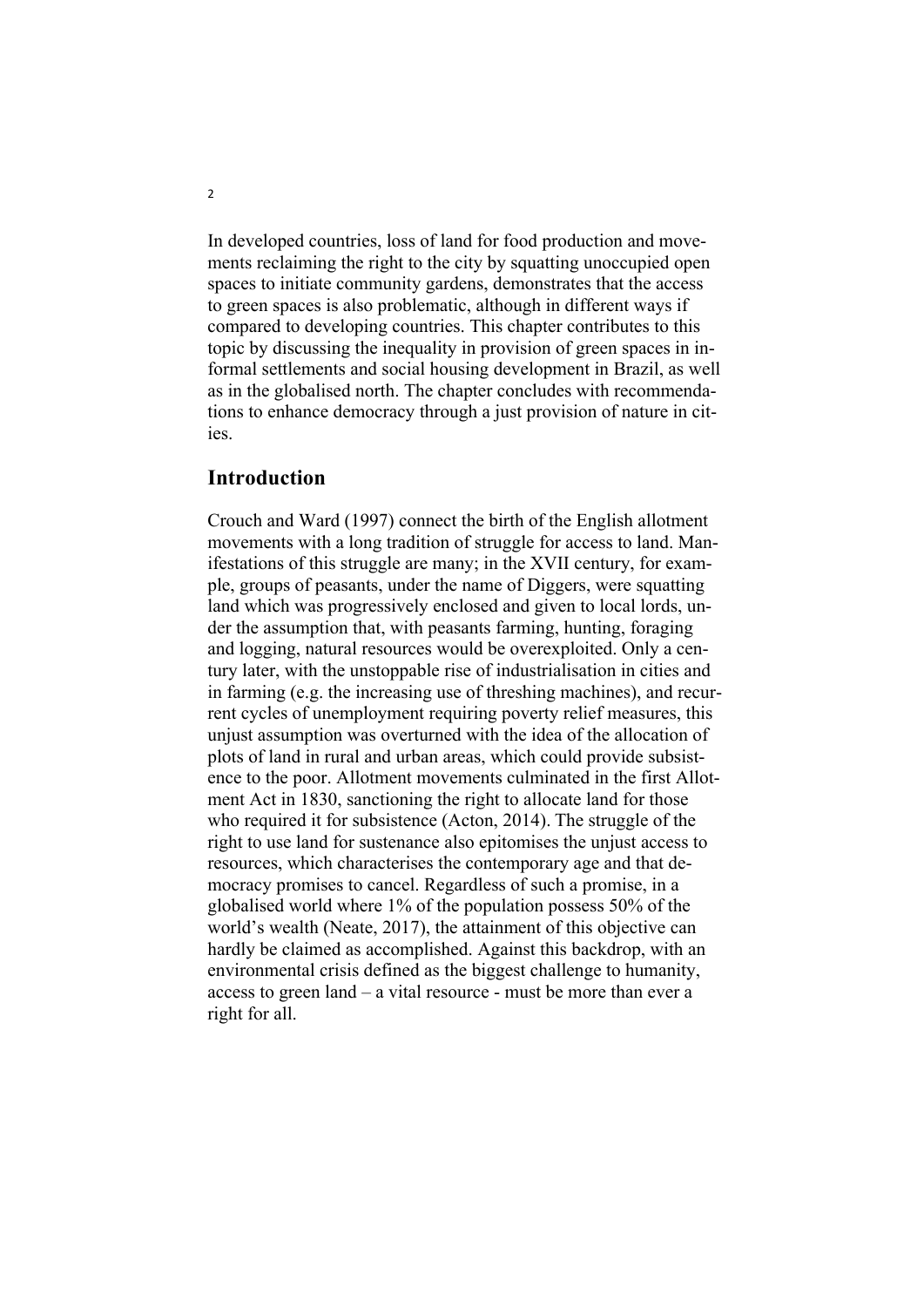With the dramatic rate of environmental degradation, new concepts are being defined, which capture how invaluable for mankind green spaces are. Those promoted by the Millennium Ecosystem Assessment (2005) explicit the role of nature in sustaining life on this planet and shaping our systems of knowledge. With the acceptance of the ecosystem services frame of interpretation, the value of the natural realm is scientifically and socially defined while at the same time institutionalised. Within this frame, nature is a supplier of provisioning, regulating, supporting and cultural services, thus becoming not only a life-enabling factor but also a conceptual construct linked to those that are cornerstones of democracy, such as equality, freedom and work. The idea of green infrastructure (an infrastructure providing ecosystem services to cities) is another recently coined term envisioning nature in cities as a conventional urban infrastructure: that is, a network of systems or services enabling society to function. Standards for green open spaces (see Dai, 2011) embedded in some planning frameworks further state the right for all to a common good. Yet, evidence shows that this right is not met.

In cities, too often green space is associated with leisure or physical activities, but the role it plays transcends these functions: indeed, green space is a matter of environmental justice. Environmental justice is a movement which was born to defend those who live next to places with exposure to environmental hazards, such as toxic industries or car fumes (Leichenko and Solecki, 2008). The movement exposed geographies of urban land distribution in which safe places, because of the land values associated to them, are out of reach for low-income groups. By extension, poor access to green spaces is associated with higher rates of overweight and obesity, poorer selfperceived health, and higher mortality risks (Dai, 2011). In the UK, in areas predominantly inhabited by ethnic minorities 'there is 11 times less green space than in areas where residents are largely white' (CABE, 2011). Other studies suggest that, generally, less educated individuals have reduced availability of green space and that 'adults living below the poverty line [are] three times less likely to be physically active than higher-income adults' (Wright Wendel, 2012; see also Boone, 2009; Sherer, 2006). Access to green space, however, does not necessarily imply that this will be used: perception of safety can, for example, prevent people from its fruition.

3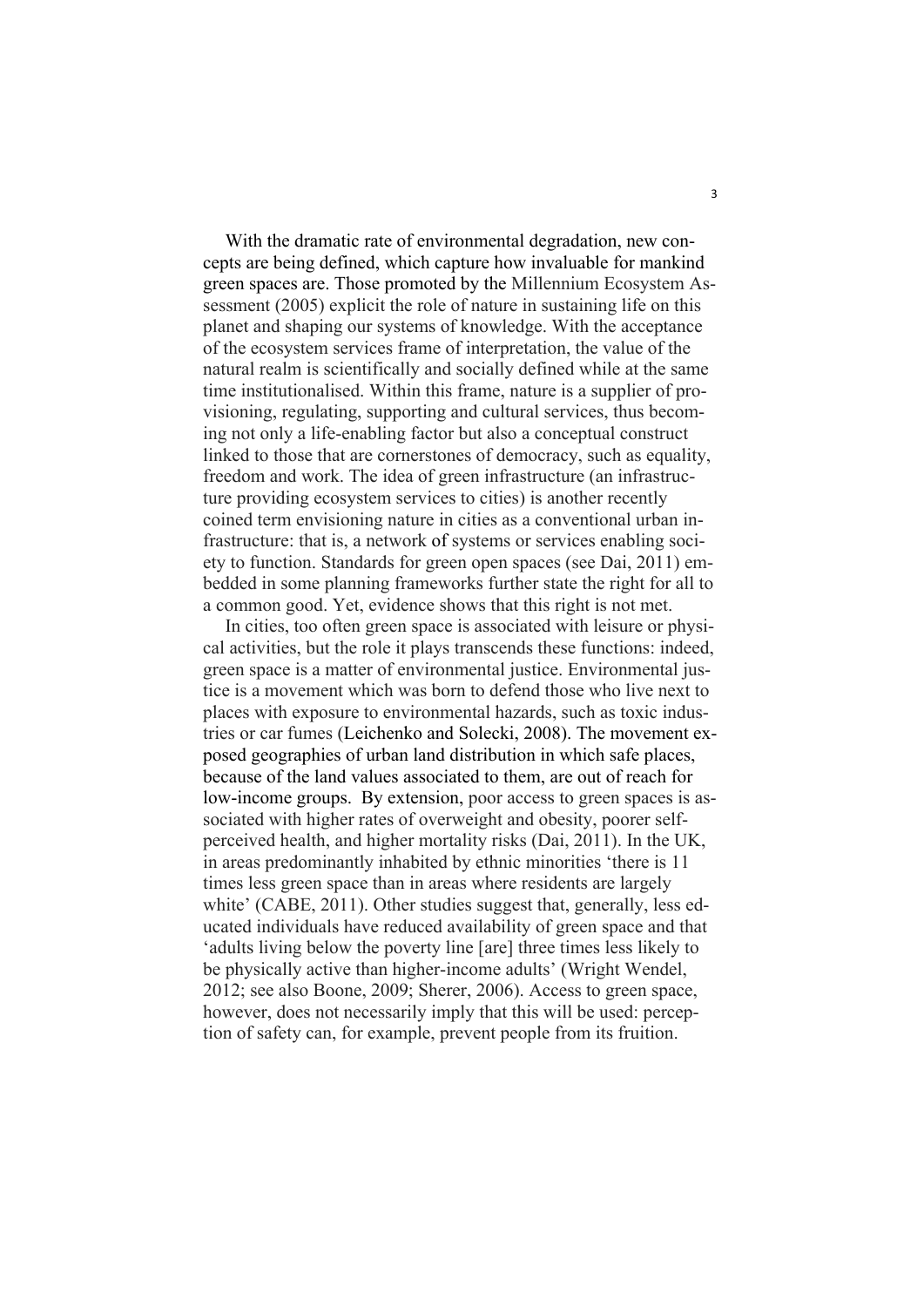CABE's report (2011) finds that 'less than 1 per cent of people living in social housing reported using the green space on their estate'. Cultural background and social norms play a role too: some studies suggest that, with green spaces available, middle and upper classes are more likely to utilise them (Lindsey, 2001). In some American cities, the process of suburbanisation, during which middle-to-highincome groups fled from city centre, resulted in low-income communities living in proximity of big parks designed and implemented between  $19<sup>th</sup>$  and  $20<sup>th</sup>$  century (Boone, 2009), which are now dangerous places, also because of low maintenance.

Another manifestation of inequity, which is at the same time a mechanism locking low-income groups out of areas with sufficient provision of green spaces, is the monetary value associated to them. Within the current context of a society surrendered to a pervasive neoliberal doctrine, green areas are used as an added financial value for real estate, thus increasing restrictions to their free access and full utilization (Crompton, 2001). In developing countries with young democracies, such as Brazil, this process implies another significant factor of social inequality insofar the restricted access to nature by the poorest people means also diminished food safety, and the jeopardizing of certain cultural and religious practices. In developed countries loss of land for food production (Crouch and Ward, 1997) and movements reclaiming the right to the city by squatting unoccupied open spaces to initiate community gardens (McClintock, 2014), demonstrate that the access to green spaces is also problematic, although in different ways when compared to developing countries, in which the right to the city is framed differently. UNHabitat (2008) defines the right to the city as an access to the basic services or even recognition of the basic human rights for all within an urban context.

The examples mentioned above do not cover all the multiple, interconnected perspectives characterising the (lack of) democracy of green spaces. Another aspect that deserves attention, for example, is the one connected to the decision-making process through which green spaces are designed. Even where virtuous examples of a more just use and distribution of green areas across cities such as Bogota' can be found (Barney, 2010), determination of function, use and more tend to steer away from participatory approaches to decision-making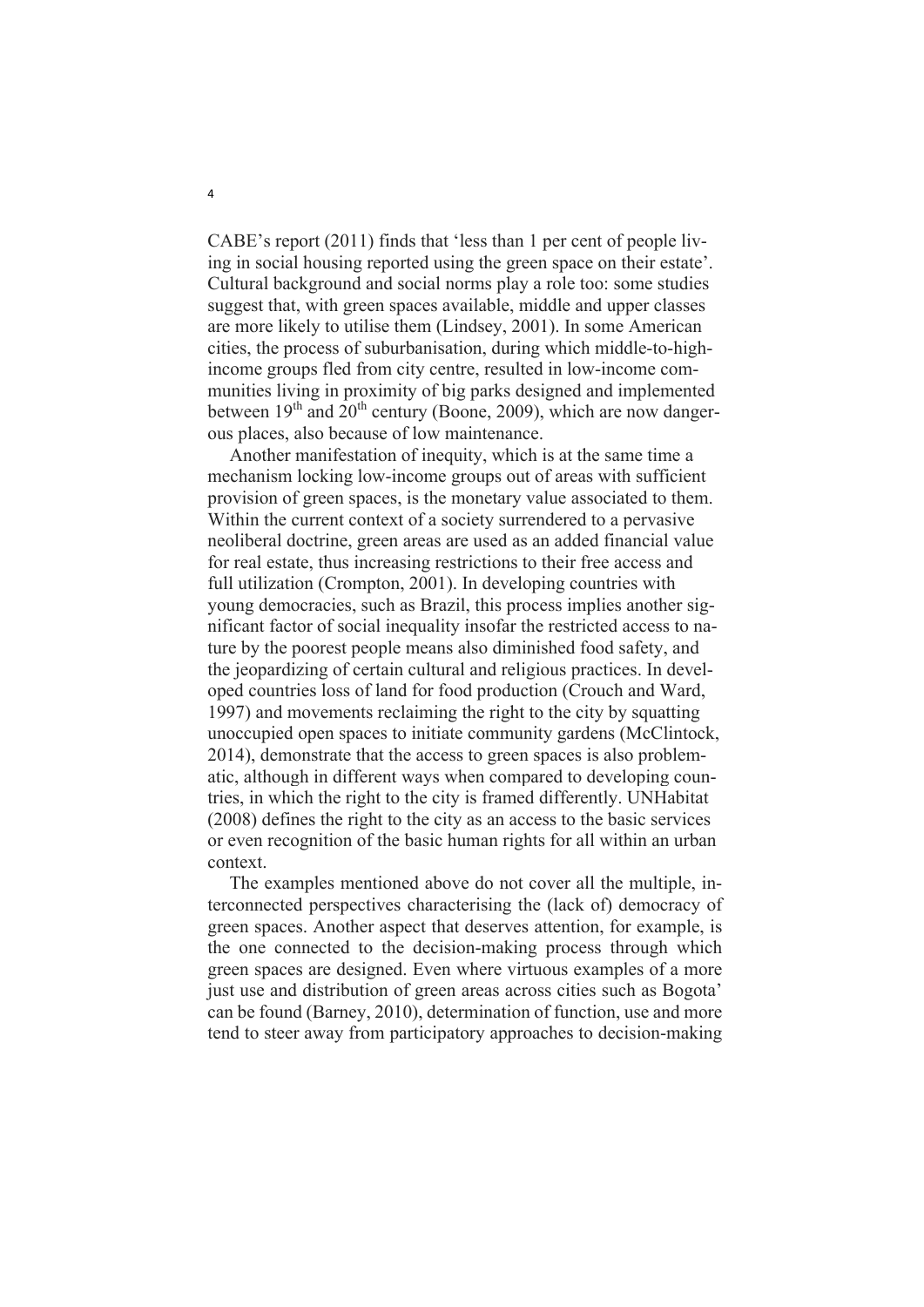(Wolch et al., 2014). Against the backdrop of such complexity, this chapter contributes to this topic by providing a possibly partial, although quite telling overview of stories and thoughts from Brazil and Europe. The three following sections present an overview of what is happening in terms of just access to green land in Brazil generally, Rio de Janeiro in particular and finally in the UK. These empirical contributions are followed by a brief discussion section, attempting to find some common themes from a multifaceted, fragmented urban reality.

#### **Brazil: approaches to green infrastructure**

Green infrastructure in Brazil is still a topic unfamiliar to the majority of the inhabitants. This is because the relationship between Brazilians and green areas is dual: the rich and diverse landscapes are part of the daily life of families, but are constantly being occupied without planning or environmental awareness. Thus, Brazilian landscape, especially in the urban surroundings, is under constant pressure for development. This pressure comes from low and high income families, and in both cases is characterized by a non-sustainable model of urbanization, with a morphological pattern that has little attention to the rich biophysical support that nature can provide. Poorly designed and managed streets, inadequate sidewalks and no consideration of the original landscape characterize this non-sustainable model. Unfortunately, this inadequate morphological model is a reality in almost all Brazilian cities, in new and old urban areas.

The application of any model of urban green infrastructure in Brazilian cities requires an understanding of the characteristics of this context as well as a careful observation of the everyday interactions between spaces and social agents. It also requires an understanding of the difficulties of implementing any planned green infrastructure, which works for all. The lack of access to green infrastructure goes from poorly understood and attended environmental laws to not predicted environmental disasters, and even political actions, with no attention to the biophysical characteristics of the territory (Donoso, 2017).

A case in point of infringement of environmental legislation is the irregular occupation of floodplains, hills and other natural, protected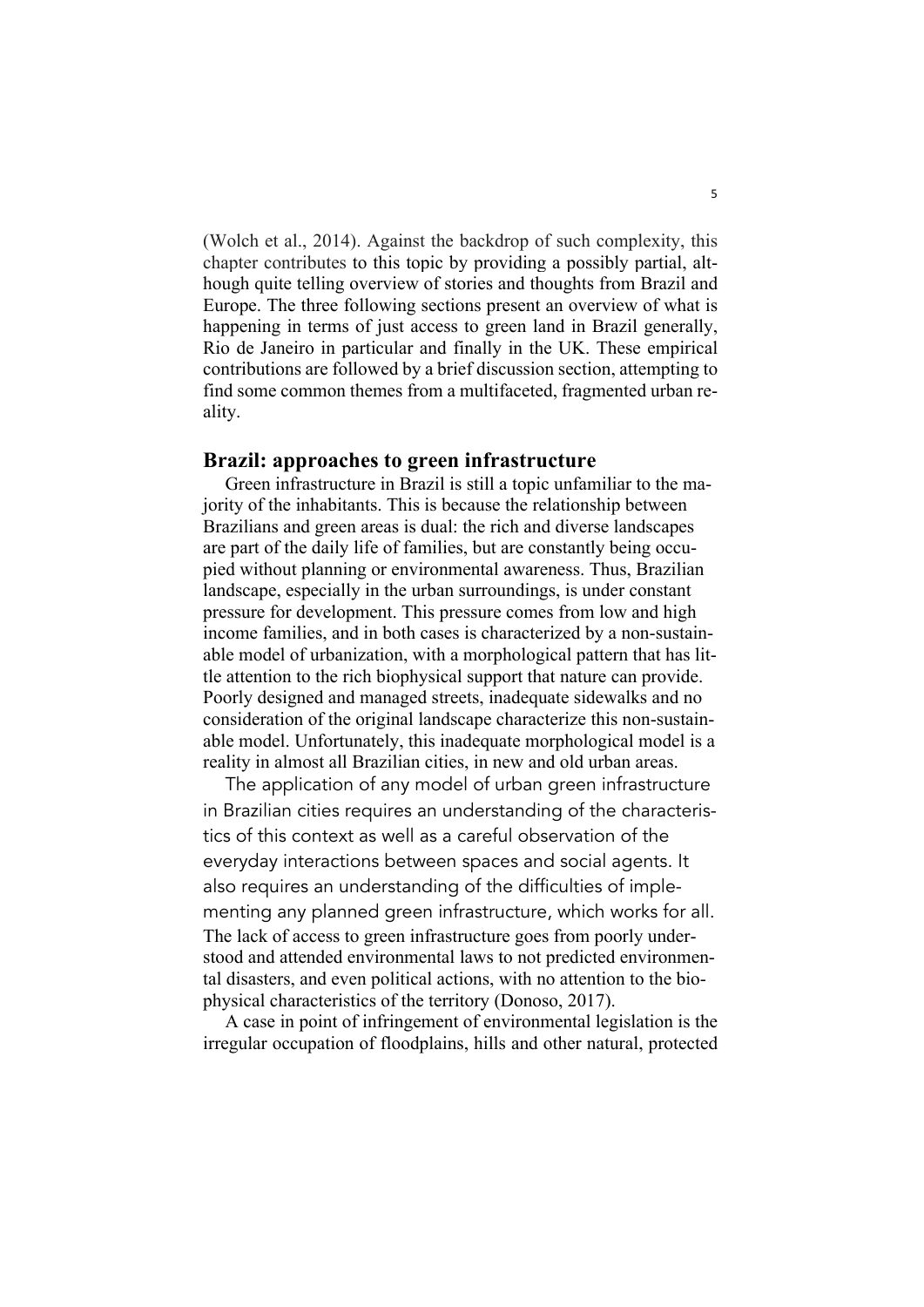areas (Figures 1 and 2) as well as the inadequate waste disposal or the many other development projects that do not consider environmental codes.

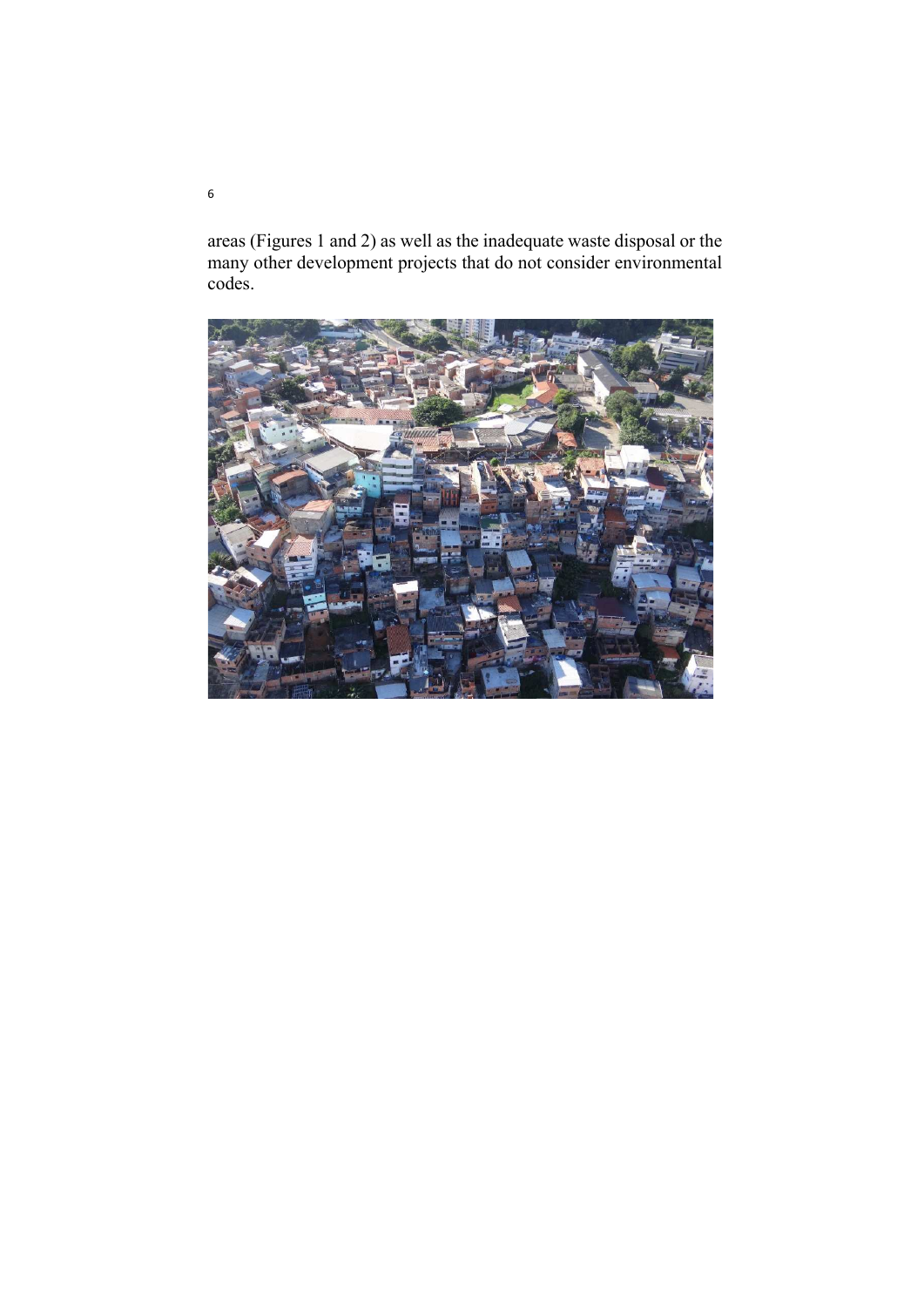Figure 1: Salvador-BA, favela aerial view. Photography courtesy of the Laboratory QUAPÁ, from the Faculty of Architecture and Urbanism, University of São Paulo – FAUUSP, Brazil.

Figure 2: Belém-PA, periphery aerial view. Photography courtesy of the Labora-



tory QUAPÁ, from the Faculty of Architecture and Urbanism, University of São Paulo – FAUUSP, Brazil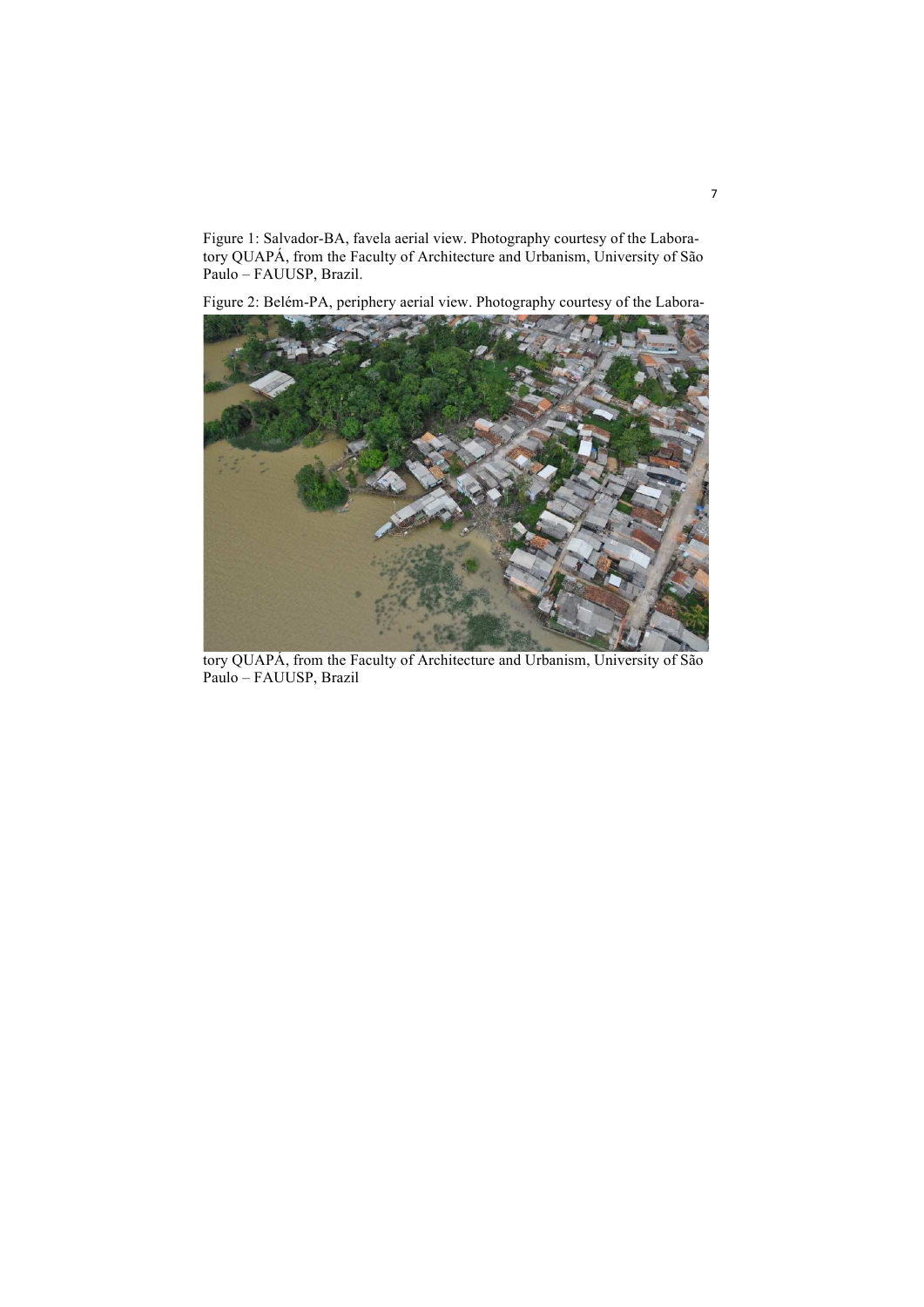Shifting the focus to the paucity of environmental consideration of centrally planned development, an example is the housing program "Minha Casa Minha Vida" (My House My Life), which was rolled out on a national scale and delivered housing for three different low-income groups. In some Brazilians cities, housing developments are being constructed in former spaces of production or even green protected areas. That is the result of the pressure for new development supported by public private actors. In this way, green areas that are ecologically sensitive and critical for the broader environment are being transformed in urban areas with poor infrastructure. The projects created for the social group with lowest income rate are a huge example of disregard to the landscape (Figure 3) and permissiveness from municipal legislation (Donoso, 2017).



*Figure 3: Maceió-AL, Minha Casa Minha Vida social housing aerial view, 2014. Photography courtesy of the Laboratory QUAPÁ, from the Faculty of Architecture and Urbanism, University of São Paulo – FAUUSP, Brazil.*

November 2015 brought the worst environmental disaster in Brazil's history: the Samarco dam collapse, which dropped a tidal wave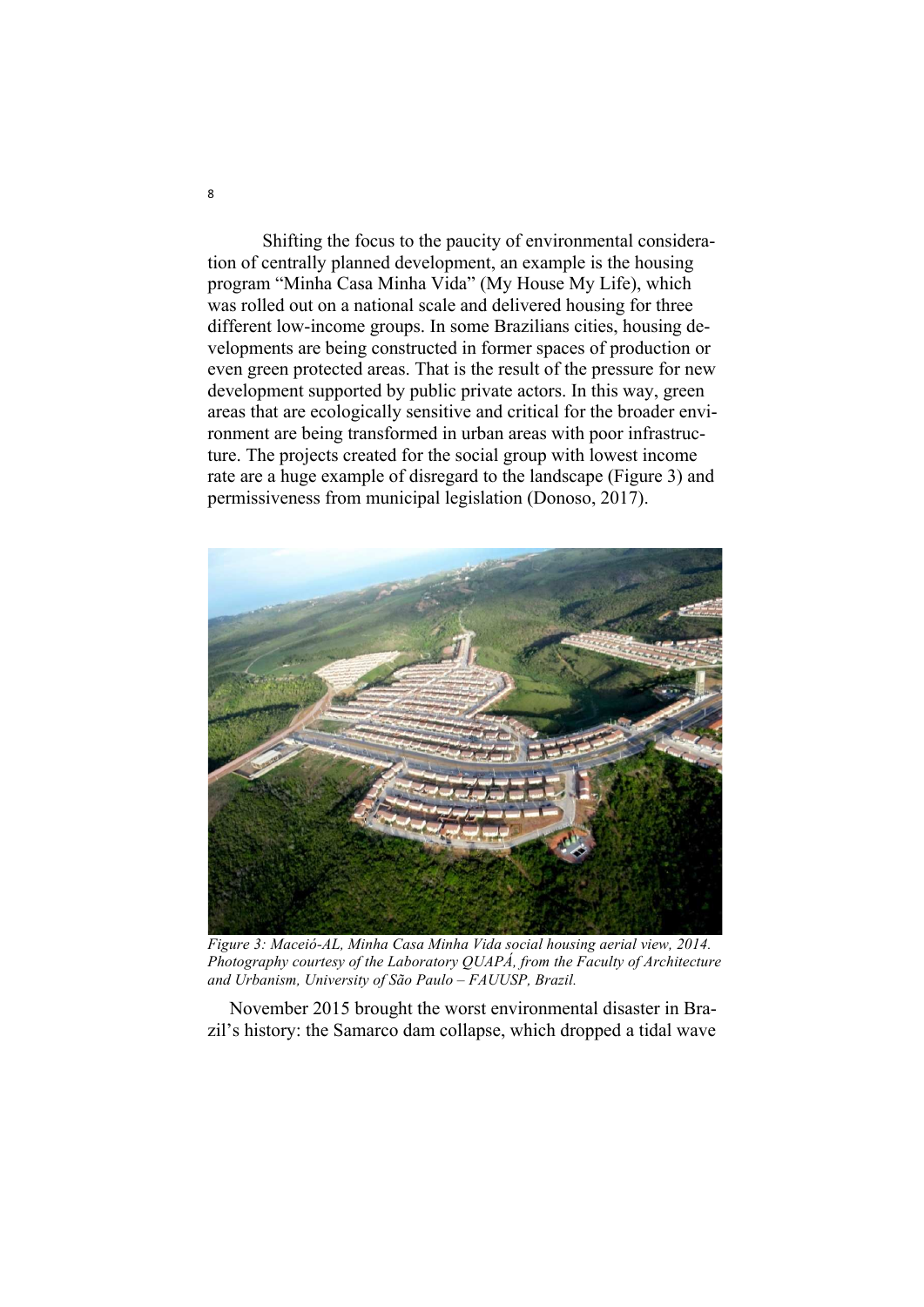of 32 to 40 cubic meters of mining waste into preserved valleys, farmland, and villages. The flood left hundreds homeless in a nation with a poor national disaster management plan. It is important to notice that those who became homeless are from low-income social groups, which historically have no access even to urban infrastructure, let alone to green infrastructure. Whilst it can take some decades to change the Brazilian light-touch approach to planning or not planning at all, which results in lack of action to preserve natural features that can prevent disasters, cities, mainly medium-sized, continue to grow.

Landscape should be analyzed through its interconnected social dimensions. Landscape, as an expression of society, reveals its social characteristics, which are the dynamic result of an interaction between social processes – economic, cultural and political – and natural processes under continuous changes (Donoso, 2017). For most Latin American cities, the idea of open space (Magnoli, 1982; Queiroga, 2012) is all-encompassing because it considers not only green or blue areas, but every urban or rural area without construction. Every space where people can meet and gather, and has some value for the public sphere, can be object of open spaces analysis. That considered, in Brazilian cities it is necessary to analyse not only the environmental aspects of green areas, but also the social value of open spaces. Brazilian public spaces are at their best when they encourage social integration, civic participation as well as recreation, especially in disadvantaged urban areas where well-planned public spaces are sorely needed. To stimulate people to understand the complexity of daily life by appreciating the importance of the social, cultural and economic context is essential to the pursuit of thinking cities. Especially in cities that still have so many social inequalities it is important to consider the necessity not only to plan and manage urban green and blue infrastructure, but also to understand the citizen's needs, thus providing a more complete understanding that will be important to create habitats and, therefore, more sustainable cities.

## **Rio de Janeiro: a case study.**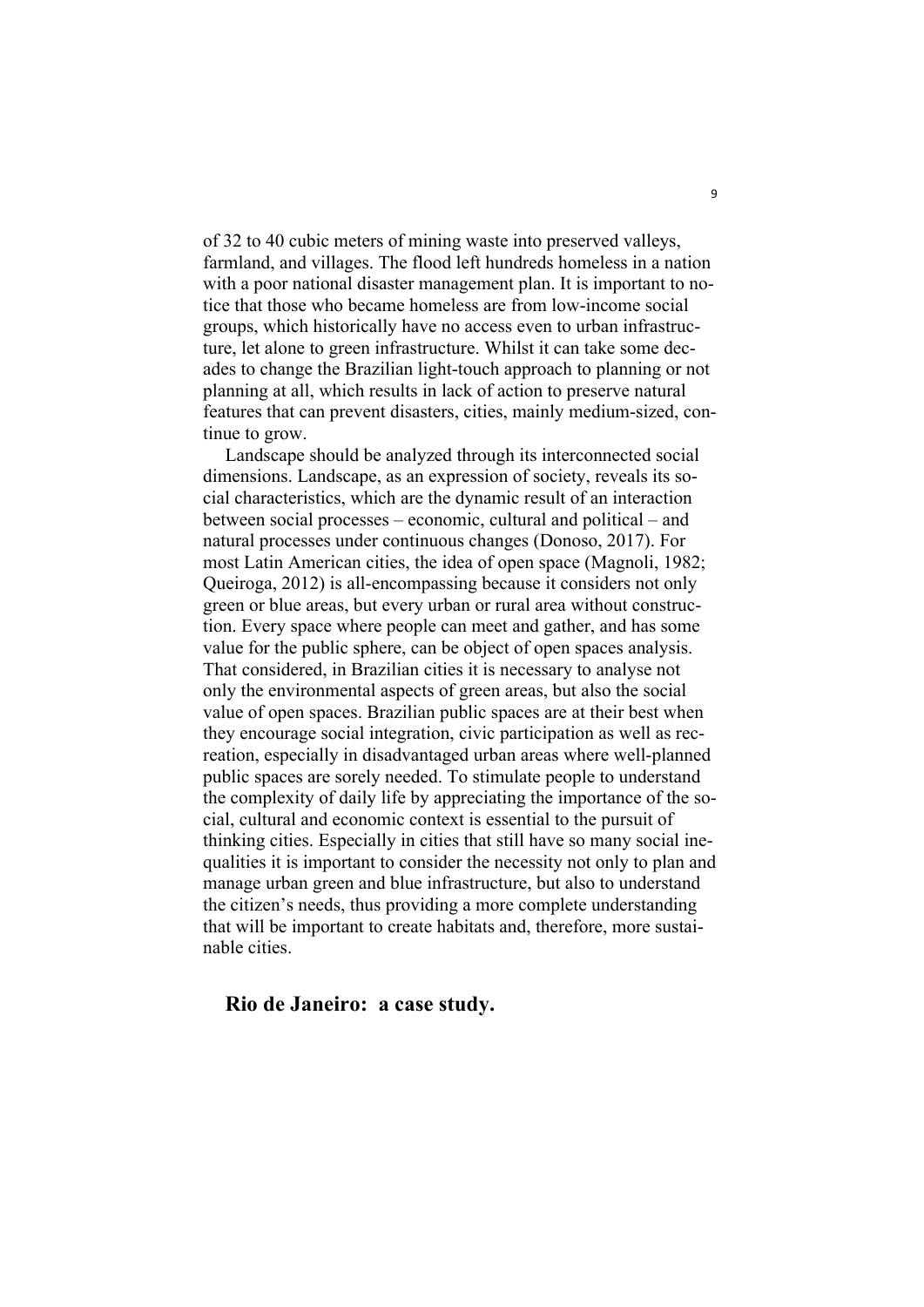The section above illustrates the ambiguous relationship of Brazilians with nature, which manifests itself in a constant tension between fruition and destruction, even when it comes to interventions aimed at implementing urban green infrastructure. With some notable differences, this approach can be seen in Rio de Janeiro too. Although Rio de Janeiro is a city blessed with plenty of nature, green spaces, in their daily use or for the occasional visitor, are often perceived as isolated, as if they were small museums. Today, forest remnants are surrounded by a dense urban network, in which dispersion and fragmentation predominate, much of it as a by-product of the urbanization process of Brazilian cities in general. This has led to a fragmentation of the forest cover too, and the isolation of plants and animals, putting in question the conservation of biodiversity. At this moment of strategic repositioning, after the major works that were carried out for the 2016 Olympic Games, we will highlight some green infrastructure projects planned and implemented by the public sector, in which the participation of residents has been fundamental, and on the other hand, initiatives of appropriation of spaces where the bias of culture and nature demarcate a new vision of "life" in the city" and the public realm (Corner, 2016: 4).

The urbanization process in Rio de Janeiro (Abreu, 2006:1987) from the mid-twentieth century onwards was marked by the implementation of a new transportation infrastructure of tunnels and highways that allowed urban growth by opening access to areas, which until then were contained among the main geographical features, the Tijuca massif and the Guanabara Bay waters. In this same period, favelas consolidated themselves as the place for the poor, which accentuated the socio-spatial segregation in an urban context increasingly marked by excessive costs of the most valued areas, the increase of urban voids and the rising rates of informality. In the first slum census, in 1950, its population was 7.13% of the total urban population, a figure that in 2010 increased to 22% of 6.5 million (Izaga and Pereira, 2014; Cavaliere, 2012:7; Valladares, 2000:24). Over time, slums expanded from the most central areas and the eastern part of the city, which are still occupied, to more peripheral areas in the western part.

10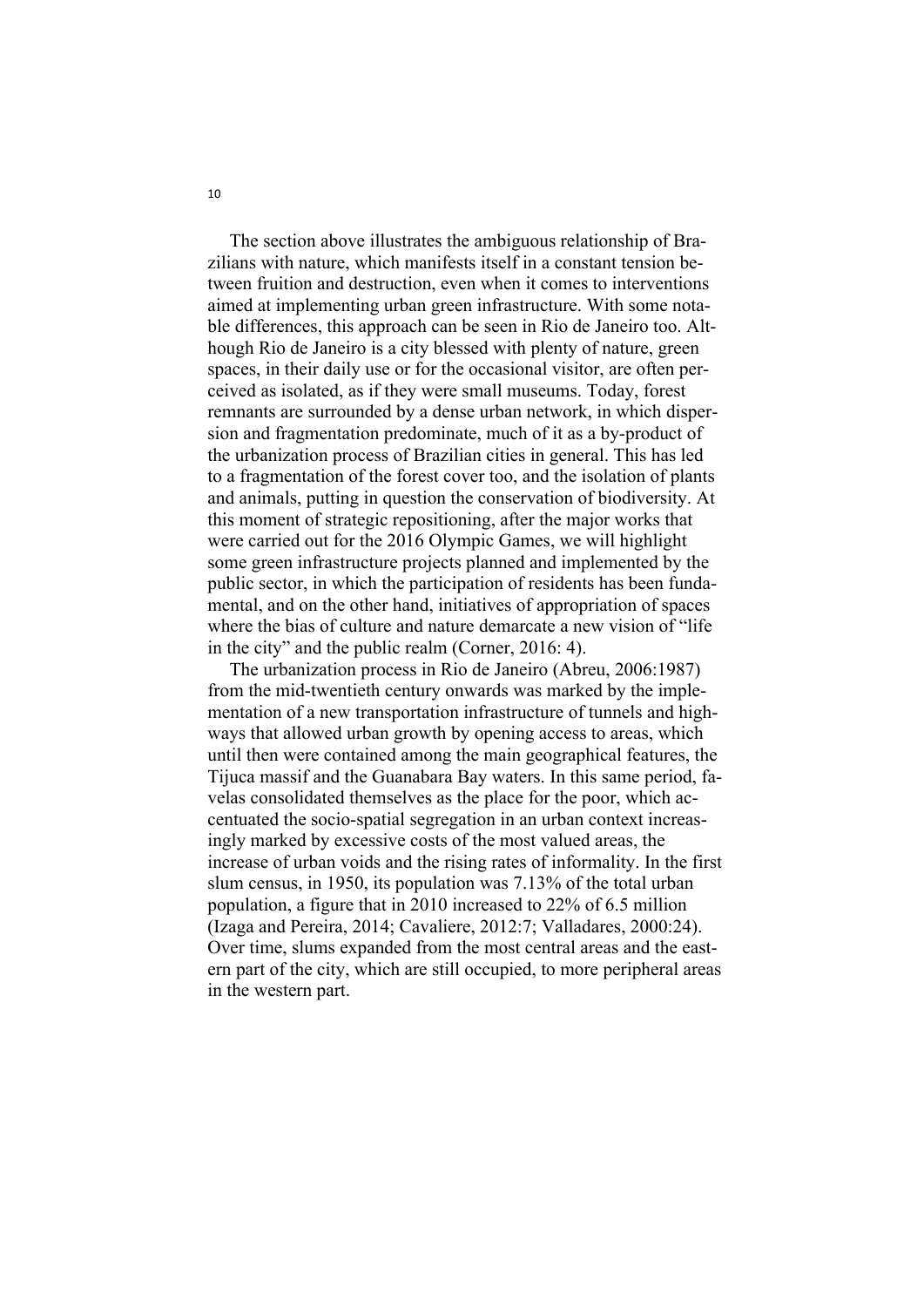In this process, vegetation was drastically reduced, covering today only 29% of the territory with forests or other natural environments mostly located in the Tijuca and Pedra Branca and Gericinó-Mendanha Massifs, and the rest scattered on isolated hills and wetlands. An uneven urban growth is also reflected in the distribution of vegetation cover: 9 districts (out of 160) with more than 50% forest cover are located in the South Zone and Barra da Tijuca, which are areas occupied by high-income groups, and well provided with infrastructure and services (Prefeitura da Cidade do Rio de Jainero, 2012: 5).

The Mutirão Reforestation Program, created in 1988 by the Secretariat of Social Development of Rio's Municipality, stands out as one of the government's longest-running actions tackling environmental degradation. Its widely recognized success in promoting environmental recovery, providing a source of income, strengthening the relationship between communities and the forest, and increasing the control of local communities over the areas at risk as well as the improvement of environmental quality lies precisely in the direct participation of local communities. To date, this program has involved 140 communities and has reforested, over 26 years, approximately 2,200 ha.

A more recent initiative, which is in line with the Reforestation Program (Fig. 4), is the Green Corridors Proposal (Prefeitura da Cidade do Rio de Jainero, 2012), which from 2011 onwards began to study the ecological connection of all the forest fragments that make up the Carioca Mosaic, which brings together 27 parks and environmental protection areas. The Transcarioca Trail (TCT) (Fig. 5), today completed, is the first great result of the Green Corridors Proposal. It crosses Rio de Janeiro with a green corridor of approximately 180 km, connecting Barra de Guaratiba to the west, to Morro da Urca, to the east, near the Sugar Loaf. In fact, most of the Transcarioca Trail is the coming together of smaller trails that had been in use, but which are now part of a larger whole, broadening its environmental reach. It is important to note that TCT has private initiative support through Grupo Boticário Foundation, a Brazilian cosmetics company. According to the website of the trail (https://transcarioca.wikiparques.org/sobre-a-trilha/), this will serve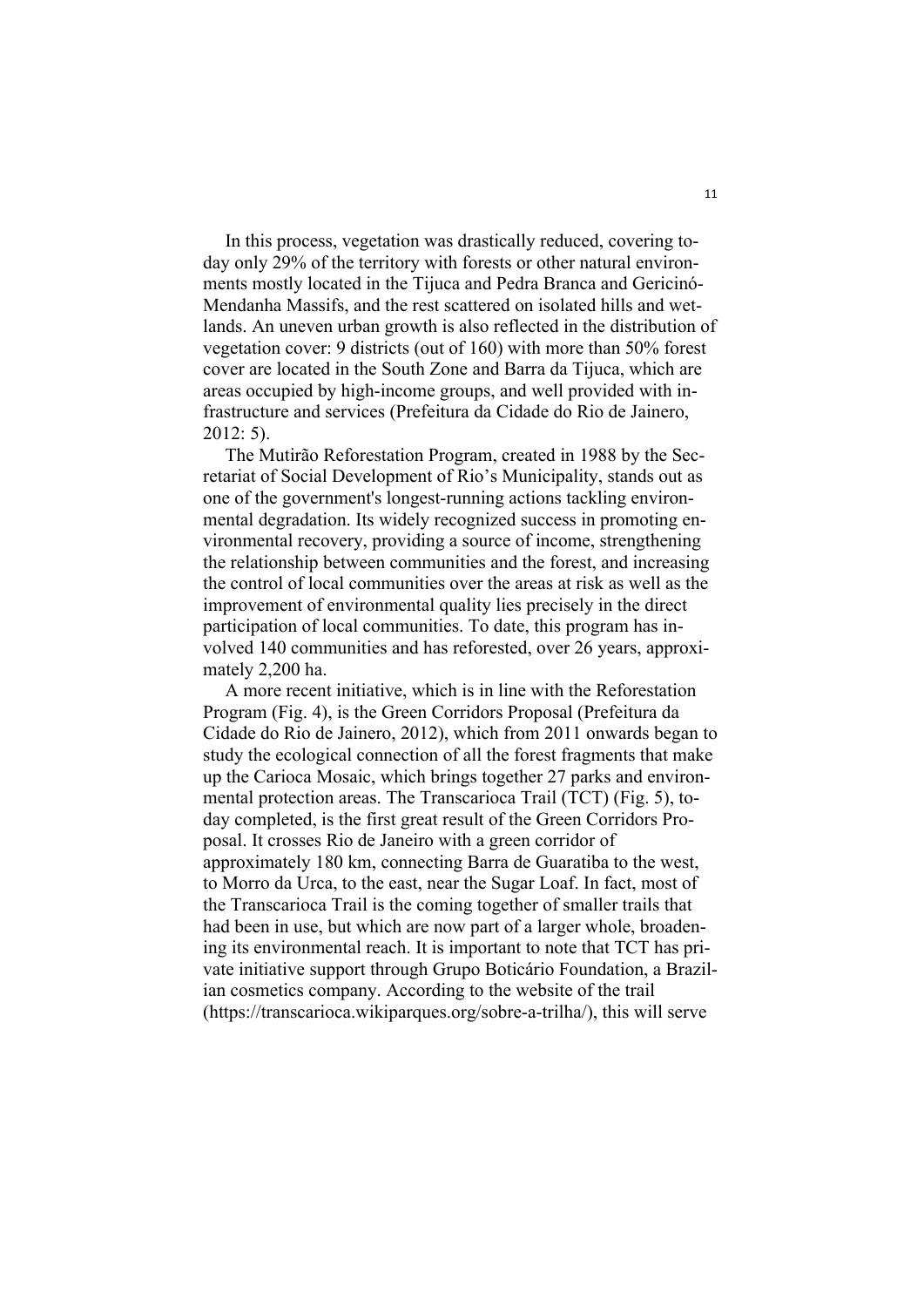as a conservation model for several ecosystems of the Atlantic Forest and also as a living tool for environmental education in areas of mangrove, beach, rocky coast, lowland forest and mountain forest.



*Figure 4: Reforestation Program. Source: Rio de Janeiro City Hall, Secretariat for the Environment, Plan of Urban Afforestation. Rio de Janeiro, p. 216, 2015. Available at: www.rio.rj.gov.br/dlstatic/10112/5560381/4146113/PDAUtotal5.pdf. Consulted in: Nov, 2017.*

Socio-cultural appropriations aimed at providing a green infrastructure – in terms of spaces such as agricultural community gardens and parks - have lately proliferated in Rio de Janeiro in the form of initiatives of local groups acting independently or with the support of private or public associations. The Sitiê Institute Park (Fig.6), located in the Vidigal favela in the South Zone of Rio, originated from the initiative of Mauro Quintanilha, a resident of the community, who in 2005 sought to transform the place filled with debris from demolitions into a leisure area for a community lacking public spaces (Seldim and Vaz, 2017). Located in the central area of the favela, the initiative was initially built through community gardens and partial reforestation. It gained strength through the collabo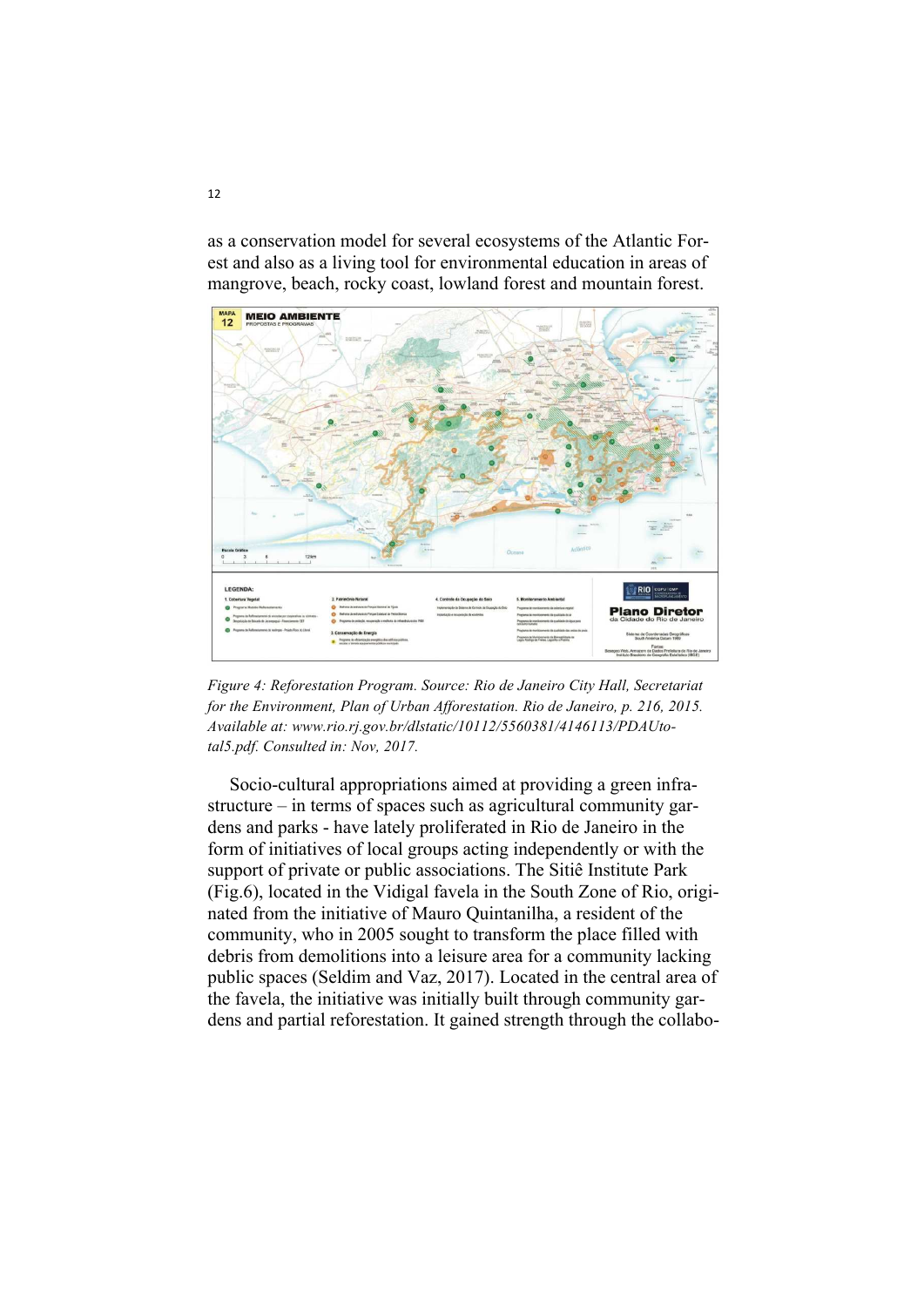ration of architect Pedro Henrique de Cristo, who enabled partnerships with public and private institutions, transforming the space into a place of landscape experimentation and community practices. In 2016 the Sitiê Park was recognized by the Municipality of Rio, which expanded its original area from 1500m2 to 8.500m<sup>2</sup>.



Fig. 5 –Transcarioca Trail. Source: Transcarioca Trail. Available at: http://transcarioca.wikiparques.org/mapa/. Consulted in: Nov. 2107

Community gardens in Rio de Janeiro have been very successful: the Municipal Secretariat for Conservation and Environment (Seconserva) claims that, to date, at least 66 have been created. Volunteers started them with the support of the public sector, and in some cases, of private companies too. According to the Seconserva website, the "Hortas Cariocas" Program (Agricultural Gardens Program), which supports these initiatives, started in 2012, with a focus on generating employment and income for residents of communities and providing food to municipal schools in the vicinity of these communities. Students often visit these gardens, learn about healthy eating, and plant and harvest their own food. In the area of Tijuca, for example, there are now 5 vegetable gardens in the communities of Chácara do Céu, Borel, Salgueiro and Formiga and one in the Municipal School Antoine Margarine Torres Filho. What is produced is divided between the Schools of the Municipal Education Network, the surplus is sold and the profit stays with the partners or part of it is reinvested.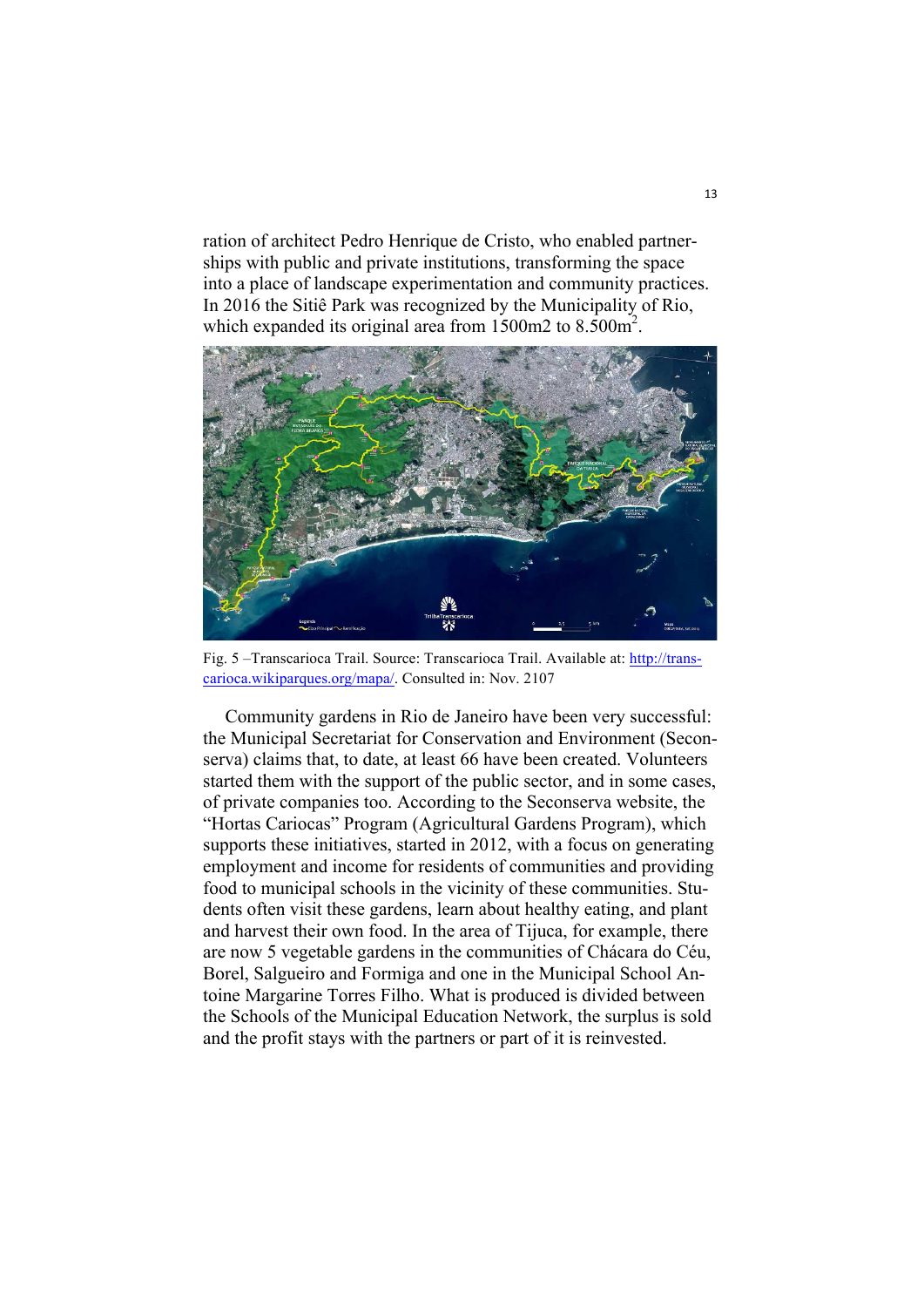Among the initiatives of groups located in the South Zone, the oldest is led by the resident Manfred Bert, who coordinates a garden in the neighborhood of Laranjeiras on a site where landslides occurred.



Fig. 6 – Sitiê Institute Park, Vidigal Favela, Rio de Janeiro, Brazil. Source: Brazil Foundation. Available at: <https://brazilfoundation.org/parque-sitie-e-oficializadoe-se- torna-modelo-de-parques-urbanos-no-rio/?lang=pt-br.

Considering the importance of green infrastructure in cities and the necessary change in the way people relate to nature and to each other, the Rio de Janeiro cases presented here show that on the one hand environmental public policies operate at a slower pace compared to other more vote-rewarding priorities set by governments. On the other hand, a new effervescence of environmental awareness and voluntary work is evident, conquering spaces for culture and leisure both in the formal and informal areas. These actions reveal the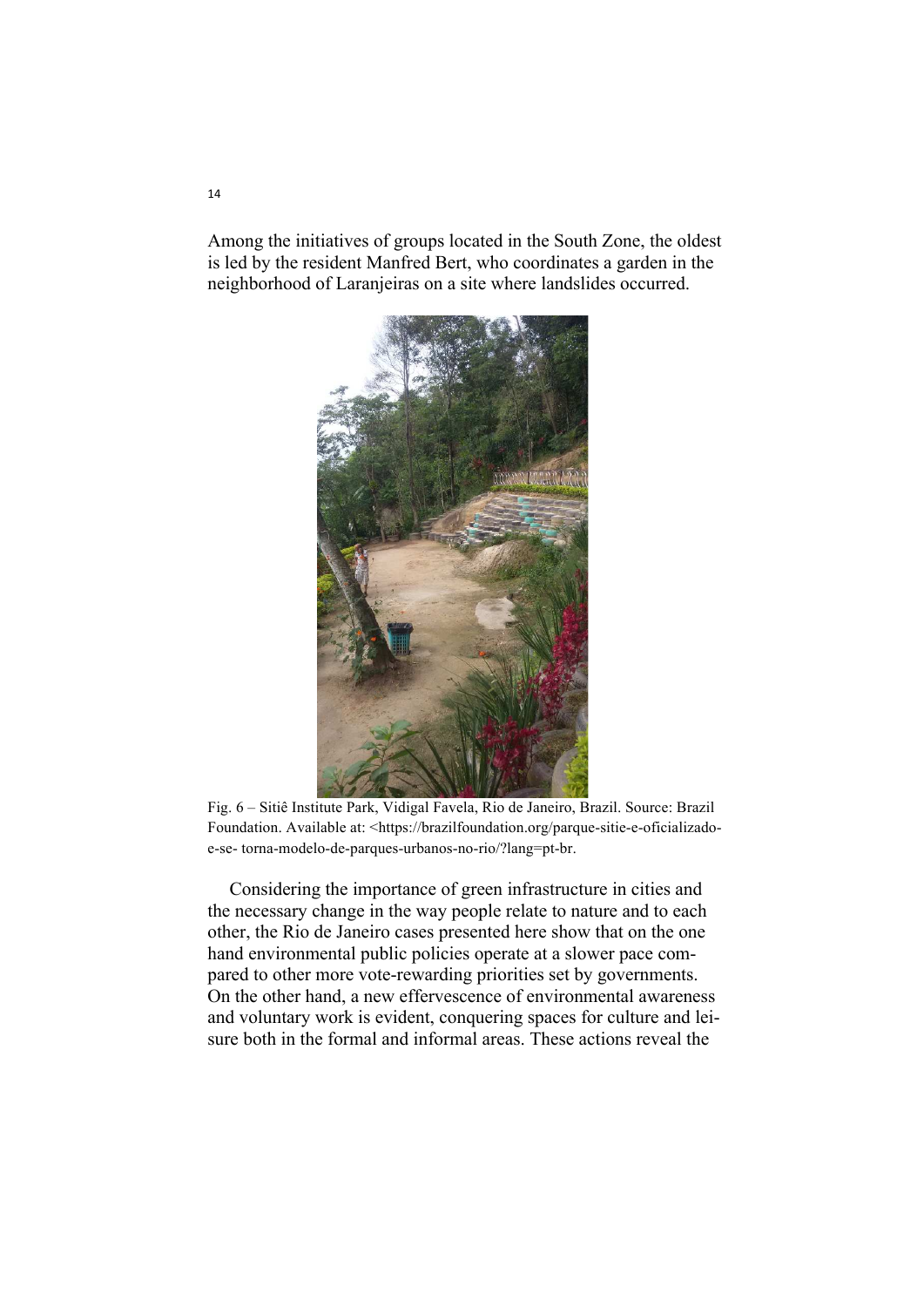emergence of agents of creativity, who give new potential to forgotten, degraded, empty or peripheral places. Although it may still be difficult to quantify these voluntary mobilizations, they contribute to the transformation of public spaces in which the appropriation process acts as a field where the relations between nature and city can be rewritten in new terms in the sense of an "ecological imagination" to which James Corner refers (2016).

In different ways, appropriation of green areas is practiced in the global north too. It is a form of appropriations charged with meanings that are rather political, in reaction to a socio-economic context of a mature democracy, which struggles to deliver promises of adequate means, rights and spaces through which all can live well. This context may – to an extent – differ from the Brazilian one but it nevertheless presents forms of inequality when it comes to access to green.

#### **Europe: the right to the green city**

The *right to the city* is a contended term, with different meaning which vary depending on the geopolitics of the area considered. As mentioned in the introduction, it can be understood as access to basic rights within the urban context of developing countries. It can also be understood as the right of individuals and groups to use and self-manage public space (i.e production of space as conceptualised by Lefebvre (1991:1987)) within an urban context which is very much sanitised from all those who do not align with predetermined social codes, hence often excluding any informal use of public space (i.e. selling or street art) or manifestation of poverty (i.e. begging) (Pierce and Williams, 2011). Within the prevailing current socio-political discourse of security and order that is too often limiting individual and community rights, protest marches, street performances or any other informal manifestation cannot happen without a formal permission. If an idea of democratic green infrastructure implies the capability of benefitting from urban nature in terms of health and wellbeing, the *right to the green city* (i.e. a term that transfers the right to the city to a green context) must be considered too. This concept has been well documented by Krasny (2012), also in an historical perspective. Access to green spaces for food production in cities has been a contested issue in the past, sometimes associated with self-help movements, mainly working class groups striving to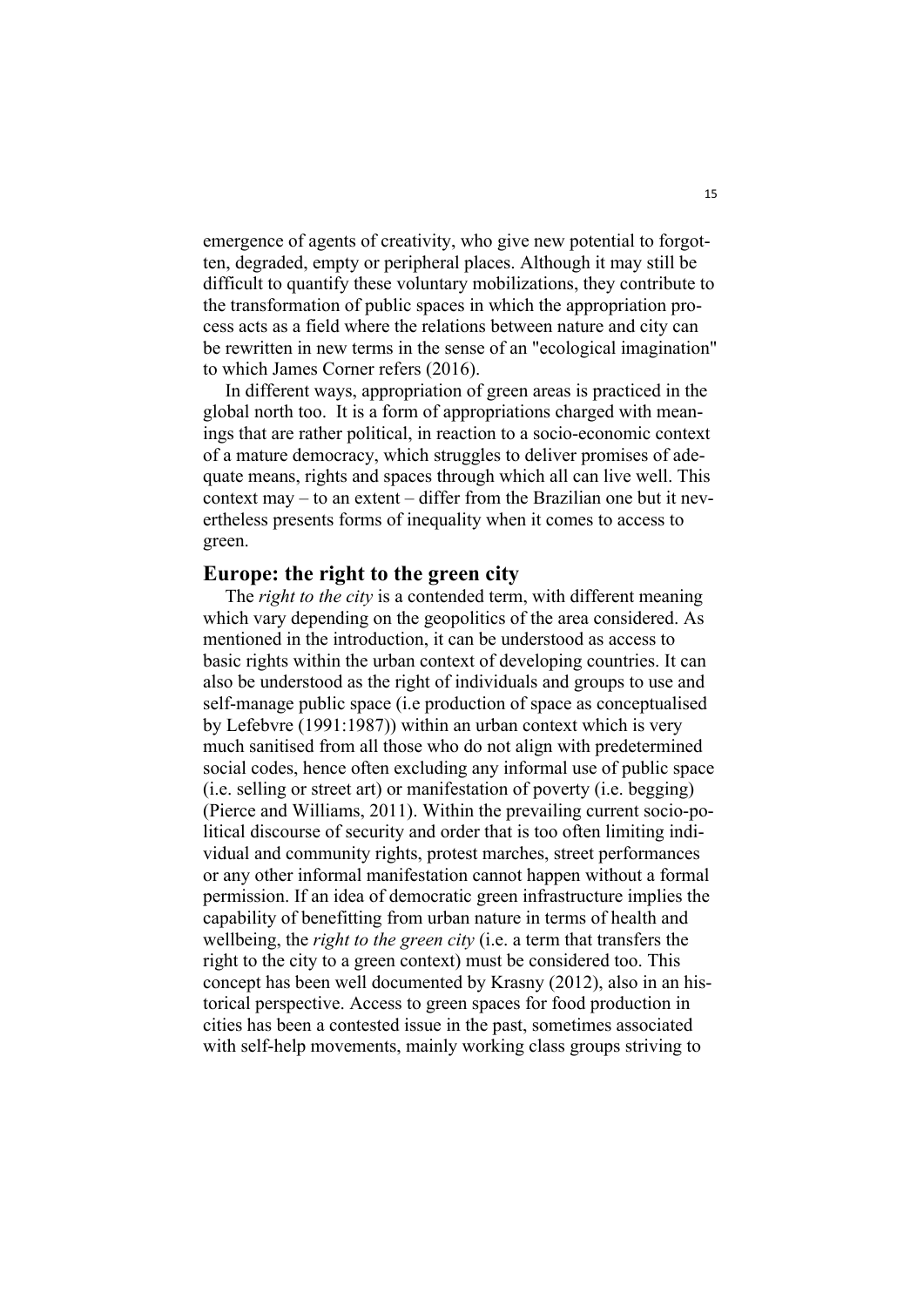access land, self-build their houses and use green spaces to perpetuate horticultural practices, which were part of their rural, cultural tradition. Today, with an on-going resurgence of urban agriculture practices, under very different circumstances, community groups struggling to find spaces to grow food resort to a similar *right to the city* approach by reclaiming land without previous negotiation with authorities (Purcell and Tyman, 2013).

Social dynamics characterising community garden projects are concrete attempts to take back from central and local authorities the power of determination (of life, action, social arrangements, use of space, etc.), which is precisely the meaning Lefebvre attributes to the expression he coined. This in turn, transforms the urban landscape in ways that are not centrally determined through planning codes, in a process of spatial organisation that is unpredictable and generated by direct agreement between users (Caputo et al, 2016). Critics of this interpretation (see McClintock, 2014) point out that local authorities, in reaction to the reclaiming of urban land for gardening, typically implement programmes that, while addressing such claims, in reality pre-empt their subversive edge. By offering or brokering the temporary use of space, local authorities mitigate the protest with partial concessions. It can also be surmised that, for local authorities, the attractiveness of these community projects resides in the top-down attempt to move towards a devolution of public services and social assistance. In this perspective, urban food cultivation can offer solutions for major problems such as food deserts, prevention of many health illnesses and safety of parks, at no cost and with much economic advantage. Another example suggesting the *right to the green city* can be exerted in ambiguous ways is the guerrilla gardening movement, which, although clearly born out of the impossibility of an easy access to green land (Adams and Hardman, 2014), is today carried out by some groups with the objective of city beautification, thus showing that such groups demonstrate forms of civic awareness, rather than protest towards central authorities (Certoma', 2011).

It could be argued that, despite the ambiguous results which attempts to establish the right to the green city can generate, the action of groups determined to exert such a right in a way or another (i.e.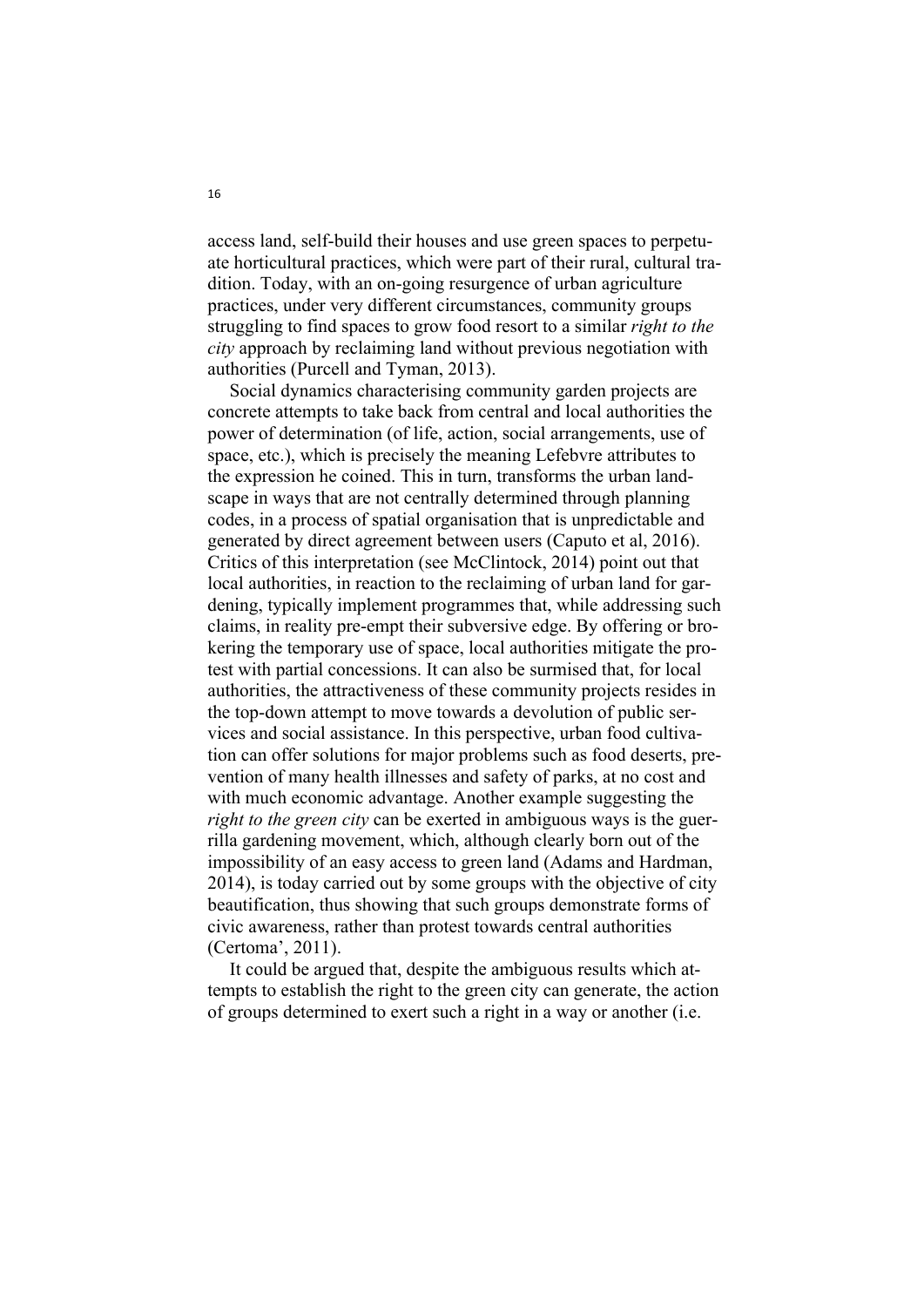through conflict or partnership with authorities) helped reach a critical mass and a tangible impact. In the UK, for example, an initiative started from the association Sustain – the alliance for better food and farming - in partnership with the Major of London, aimed at opening 2012 new food gardens in London by 2012, the year of the Olympic Games. The initiative was hugely successful and, it can be surmised, it was sponsored in the awareness of the public attention this practice catalyses. However, the institutionalisation of this practice – whenever this happens in some form – could bear some consequences. A confrontation between two worldviews has the advantage of showing clearly where each side stands. In a negotiation, such a clarity is lost and some of the initial aims diluted. A case in point is the top-down promotion of community gardens and allotment sites in Vienna, which, Schwab et al (2017) maintain, is framed within a narrative of high-quality life that the city offers. This seems to attract predominantly gardeners from the cultured middle class. The risk is that the right to green becomes an elitist hobby and not a way to allow access and use of green space to those who most need it. This case study suggests that the concept of democracy of the green infrastructure, and a higher attention to the rights of vulnerable urban groups, has still to be fully embedded in policy and in civic and political life.

## **Discussion and conclusions**

The final section of this chapter is used to identify strands that emerge from the disparate perspectives presented in the previous sections. Although it is difficult to make sense of such a diversity of examples, situations, needs and cultural contexts, some points of intersection can be seen. The foremost and most obvious one is that urbanisation has reached a tipping point. Whether planned or unplanned, the sheer growth and densification of people, buildings and infrastructure deteriorate human conditions. The phenomenon has reached such alarming peaks that even one of the largest city in the world (i.e. Shanghai) is questioning whether there are limits to urban growth and coining a new term, the big city disease, to express the multiplication of environmental issues triggered by large scale development (Haas, 2017). As urban degradation escalates, nature becomes one of the factors which can restore a balance that at present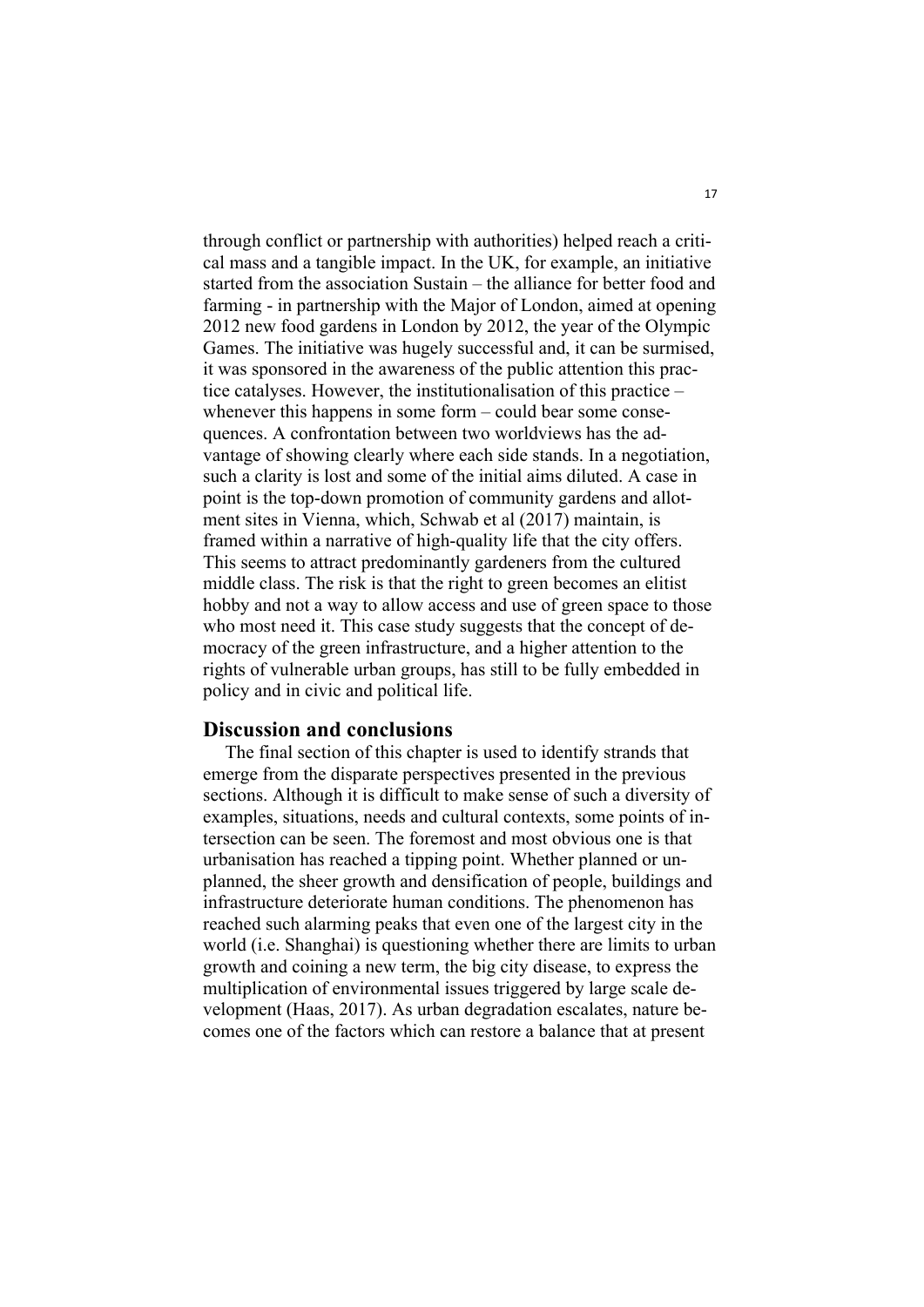is lost. Over the history of urbanisation, the purpose of urban nature has moved from providing leisure, well-being and sometime subsistence, to one providing resilience at all levels: to climate change, to communities, to ecology and to economy. Although there is recognition that green infrastructure can provide this resilience, green is too often used as an ornament. From a human perspective (the viewpoint of individuals and groups) the right to the green city still stands for the possibility of using green areas to meet their daily needs. However, when we zoom out and consider the processes of urbanisation of Rio, or the critical mass reached by urban gardeners in some countries of the global north, we can fully perceive the dangerous acceleration of processes of urban growth, the urgency of providing more efficient solutions to green infrastructure and the insufficient efforts from central authorities to recognise green as a vital right for all.

Another common recurrent strand is participation. Taking people at the centre of the decision making process does not only result in ensuring that interventions implemented are in line with real needs but it also helps create the necessary dialogue between policy makers and citizens. Participation is a much debated approach to planning and design that has been experimented in many forms by architects and urban designers over decades, spanning from the work of Erskine (e.g. Byker Wall in Newcastle, UK- see Collymore, 1994) and De Carlo (Villaggio Matteotti in Terni, Italy – see De Carlo, 2005) in 1970s to the more recent experiments of Brillembourg with the Urban Think Tank in Venezuela (McGuirk, 2015). In Rio de Janeiro too participatory projects can be observed too, including the seminal experience of urbanist Carlos Nelson Ferreira dos Santos in Brás de Pina, and more recently, the Participatory Urban Plan elaborated by Luiz Carlos Toledo for the Rocinha Favela, a community with almost 100 thousand inhabitants. These are all examples which refer to residential and non-residential urban development, rather than green infrastructure. Nevertheless, there are lessons that can be learned from them in terms of participation and dialogue between stakeholders. Participation and the co-production of the green infrastructure, however, present a level of complexity that perhaps exceeds that of the built environment. Urban dwellers can understand and spell out their needs in terms of living standards, services and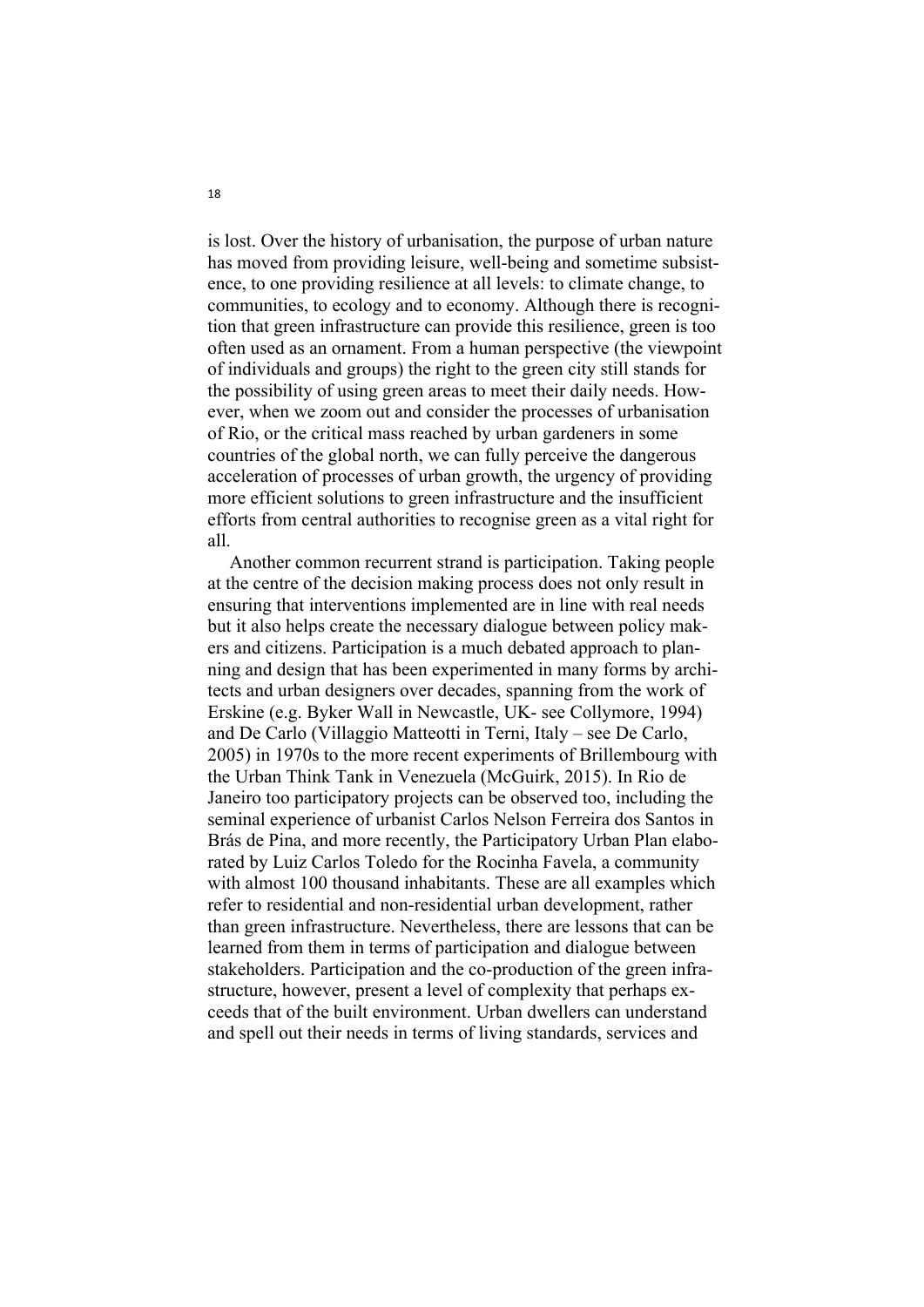infrastructure. Yet, an understanding of the criticality and urgency for the provision of green infrastructure may escape many. The initiatives in Rio presented in section 3 show that partnerships between local authorities and communities can yield positive results but these are sporadic examples if compared to the environmental damages, which are often perpetrated, particularly at the expenses of low-income groups, with little power to oppose these actions. At the same time, participation as a way to disengage from obligations that authorities have in delivering vital services to all as illustrated in section 4 can become tokenism.

The role of green infrastructure is evolving. The idea of a green system augmenting the functionality of the urban nature and, by extension, that of the city itself is fairly recent and therefore in the course of definition. The multiple claims for an urban green that can be utilized for food production, or religious and meditative practices, or mitigation of climate change effects, or simply for preserving an ecological memory that is being lost in cities (Barthel et al., 2010) assign to the green infrastructure the responsibility of solving daunting challenges that come with the excessive growth of urban development. While nature can surely meet such demands, this cannot happen merely through the re-greening of urban land: a deeper scientific understanding of nature must go hand in hand with a sociocultural shift, redefining what nature means to cities and citizens. In short, a new value system must substitute the existing one, which can guide policy making and become one of the cornerstones of democracy. The good functioning of nature requires maintaining in balance the urban and global ecological system, which, in turn, necessitate respecting nature, rather than constricting it within the landscaped lawns of a Brazilian, top-market condominium. Re-naturing cities requires building corridors and habitats where species can thrive and co-live with people. Green infrastructure in cities should be designed with this in mind, thus conceiving green spaces less as places to relish and more as places that perform natural functions from which we all benefit. Equity and democracy, in short, are not only for people but for all living species.

## **Literature**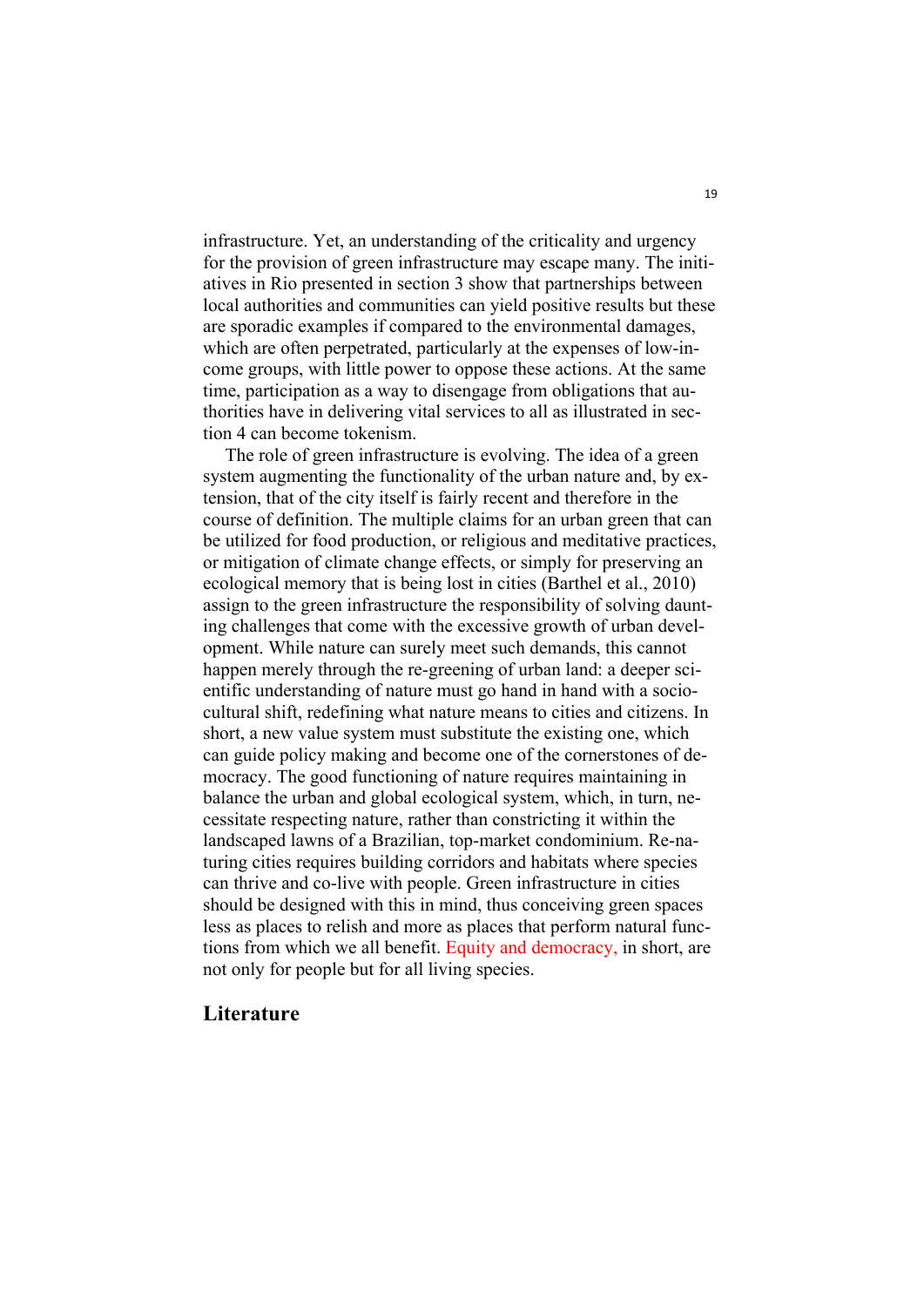Abreu, M. (2006:1987) Evolução urbana do Rio de Janeiro. 4. ed. Rio de Janeiro: IPP.

Acton, L. (2014) Growing space: a history of the allotment movement. Five Leaves Publications.

Adams, D. and Hardman, M. (2014). Observing guerrillas in the wild: reinterpreting practices of urban guerrillas. Urban Studies 51(6): 1103–1119.

Berney, R. (2010) Learning from Bogota´: How Municipal Experts Transformed Public Space. Journal of Urban Design 15(4): 539-558.

Barthel, S., Folke, C. and Colding, J. (2010) Social–ecological memory in urban gardens - Retaining the capacity for management of ecosystem services. Global Environmental Change 20: 255–265.

Boere, N. (2017) Plantando batata na Lapa. Jornal O Globo. Editoria Rio. 10 de dezembro 2017.

Boone, C. G., Buckley, G. L., Grove, J. M. and Sister, C (2009) Parks and People: An Environmental Justice Inquiry in Baltimore, Maryland. Annals of the Association of American Geographers, 99(4): 767–787.

Cavallieri, F. and Vial, A. (2012) Favelas na cidade do Rio de Janeiro, O quadro populacional a partir do censo de 2010. Coleção Estudos Cariocas. Instituto Pereira Passos, Rio de Janeiro. Available at http://portalgeo.rio.rj.gov.br/estudoscariocas/download%5C3190\_FavelasnacidadedoRiodeJaneiro\_Censo\_2010.PDF.

Collymore, P. (1994) The Architecture of Ralph Erskine. Academy Editions.

Commission for Architecture and the Built Environment (2011) Community Green: using local spaces to tackle inequality and im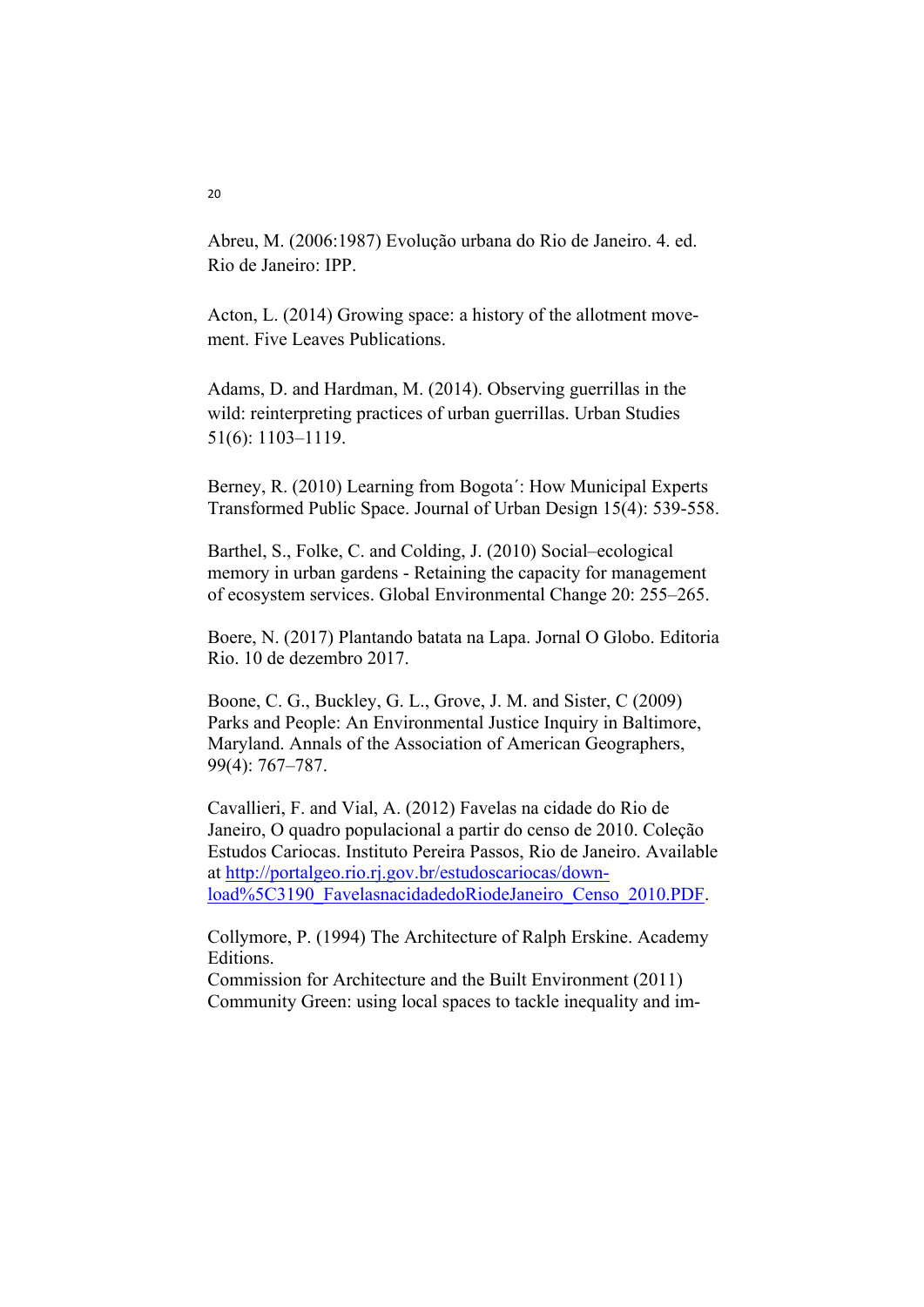prove health. CABE. Available at https://www.designcouncil.org.uk/sites/default/files/asset/document/community-green-fullreport.pdf

Corner, J. (2016) The ecological imagination. Life in the city and the public realm. In: Steiner, F., Thompson, G. and Carbonell, A. Nature and Cities. The ecological imperative in urban design and planning. Cambridge, MA: The Lincoln Institute of Land Policy.

Cortes, G.(2017) Roça urbana. Hortas cultivadas por voluntários em terrenos ociosos estimulam a vida comunitária. Veja Rio, 6 de dezembro 2017.

Crompton, J. L. (2001) The impact of Parks on Property values: a review of the empirical evidence. Journal of Leisure Research 33(1): 1-31.

Crouch, D. and Ward, C. (1997) The Allotment – Its Landscape and Culture. Five Leaves Publications, Nottingham.

Dai, D. (2011) Racial/ethnic and socioeconomic disparities in urban green space accessibility: Where to intervene? Landscape and Urban Planning 102: 234– 244.

De Carlo, G. (2007) 'Architecture's Public', in Architecture and Participation, ed. by Peter Blundell Jones, Doina Petrescu and Jeremy Till. Abingdon: Spon Press, 2007: pp. 3-22

Deleuze, G. and Guattari, F. (2007) *"Mil Platôs: Capitalismo e Esquizofrenia*", São Paulo: Editora 34.

Donoso, V. G. (2017) *Paisagem e cotidiano em habitação social nas Regiões Metropolitanas de São Paulo e Santiago do Chile.* 2017.321 f. Tese (Doutorado). Faculdade de Arquitetura e Urbanismo. Universidade de São Paulo, São Paulo.

Haas, B. (2017) China's Shanghai sets population at 25 million to avoid ' big city disease'. The Guardian, 26 December 2017.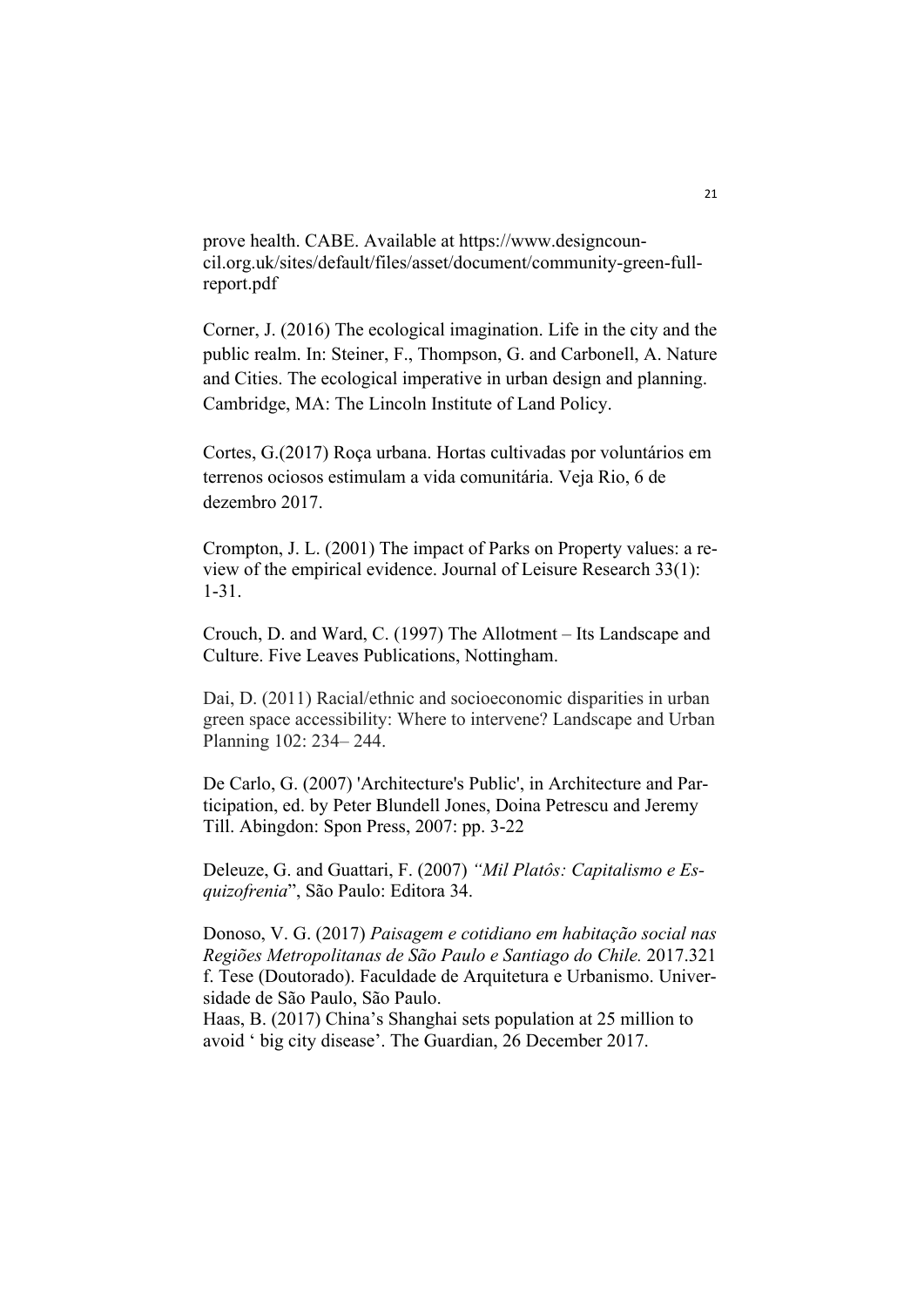Izaga, F. and Pereira, M. S. (2014) A mobilidade urbana na urbanização das favelas no Rio de Janeiro. Rio de Janeiro: Cadernos do Desenvolvimento Fluminense. Available at: http://www.e-publicacoes.uerj.br/index.php/cdf/article/view/11533.

Krasny, E. (2012) Hands-on Urbanism' in: Krasny, E. (Ed.) Handson Urbanism, Vienna: Thuria+Kant

Leichenko, R. M. and Solecki, W. D. (2008) Consumption, Inequity, and Environmental Justice: The Making of New Metropolitan Landscapes in Developing Countries. Society & Natural Resources 21(7): 611-624.

Lefebvre, H. (1991: 1987) The production of space. Wiley-Blackwell.

Lindsey, G., Maraj, M. and Kuan, S. C. (2001) Access, Equity, and Urban Greenways: An Exploratory Investigation. The Professional Geographer 53(3): 332-346.

Magnoli, M. M. E. M. *Espaços livres e urbanização:* uma introdução a aspectos da paisagem metropolitana. (1982) Tese (Livre Docência em Arquitetura e Urbanismo), Faculdade de Arquitetura e Urbanismo, Universidade de São Paulo, 1982.

McClintock, N. (2014). Radical, reformist, and garden-variety neoliberal: Coming to terms with urban agriculture's contradictions. *Local Environment* 19(2): 147-171.

McGuirk, J (2015) Radical Cities: Across Latin America in Search of a New Architecture. Verso.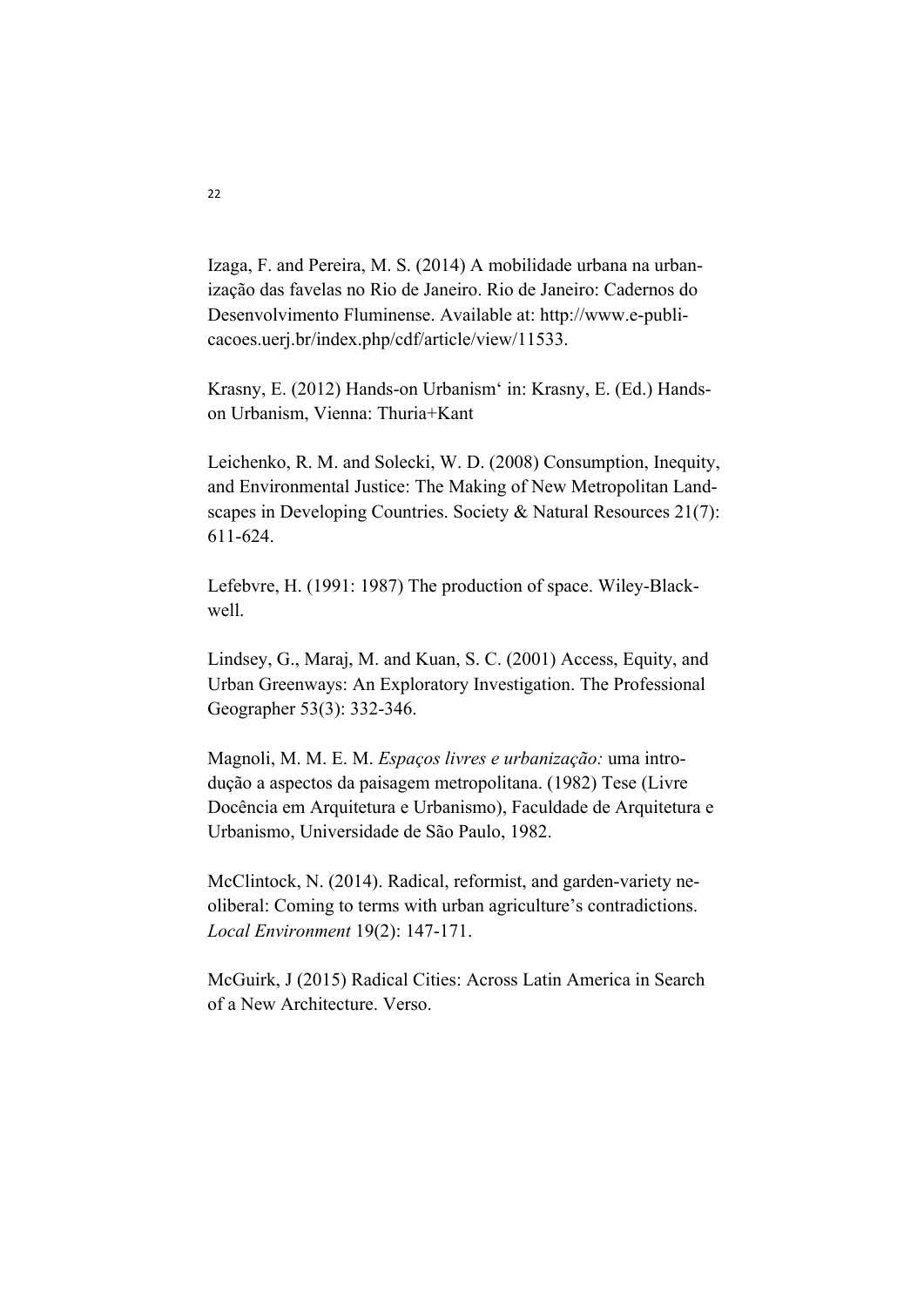Millennium Assessment (2005) Ecosystems and Human Well-being. Washington, DC: Island Press.

Neate, R (2017) 'Richest 1% own half of the world's wealth, study finds'. The Guardian, 14 November 2017.

Pierce, T. and Williams, A. (2011) The sanitised city: if you've done nothing wrong… in Williams, A. and Donald, A. (2011) The lure of the city: from slums to suburbs. London: Pluto Press.

Prefeitura da Cidade do Rio de Jainero (2012) Corredores Verdes. Relatório do Grupo de Trabalho (Resolução SMAC P No 183 de 07 nov 2011. Available at: http://www.redemosaicos.com.br/arquivos\_dados/arq\_downloads/mmidia-id-110.pdf.

Prefeitura da Cidade do Rio de Jainero (2015). Plano Diretor de Arborização Urbana da Cidade do Rio de Janeiro. Prefeitura da Cidade do Rio de Janeiro. Available at: http://www.redemosaicos.com.br/arquivos\_dados/arq\_downloads/mmidia-id-110.pdf.

Queiroga, E. F. (2012) *Dimensões púbicas do espaço contemporâneo:* resistências e transformações de territórios, paisagens e lugares urbanos brasileiros.. Tese (Livre Docência em Arquitetura e Urbanismo), Faculdade de Arquitetura e Urbanismo, Universidade de São Paulo, São Paulo.

Seldim, C. and Vaz, L. F. (2017) Transformações espaciais através de usos temporários e culturais no Rio de Janeiro: um primeiro ensaio. XVII Enanpur, São Paulo.

Sherer, P. M. (2006). The benefits of parks: Why America needs more city parks and open space. San Francisco, CA: The Trust for Public Land.